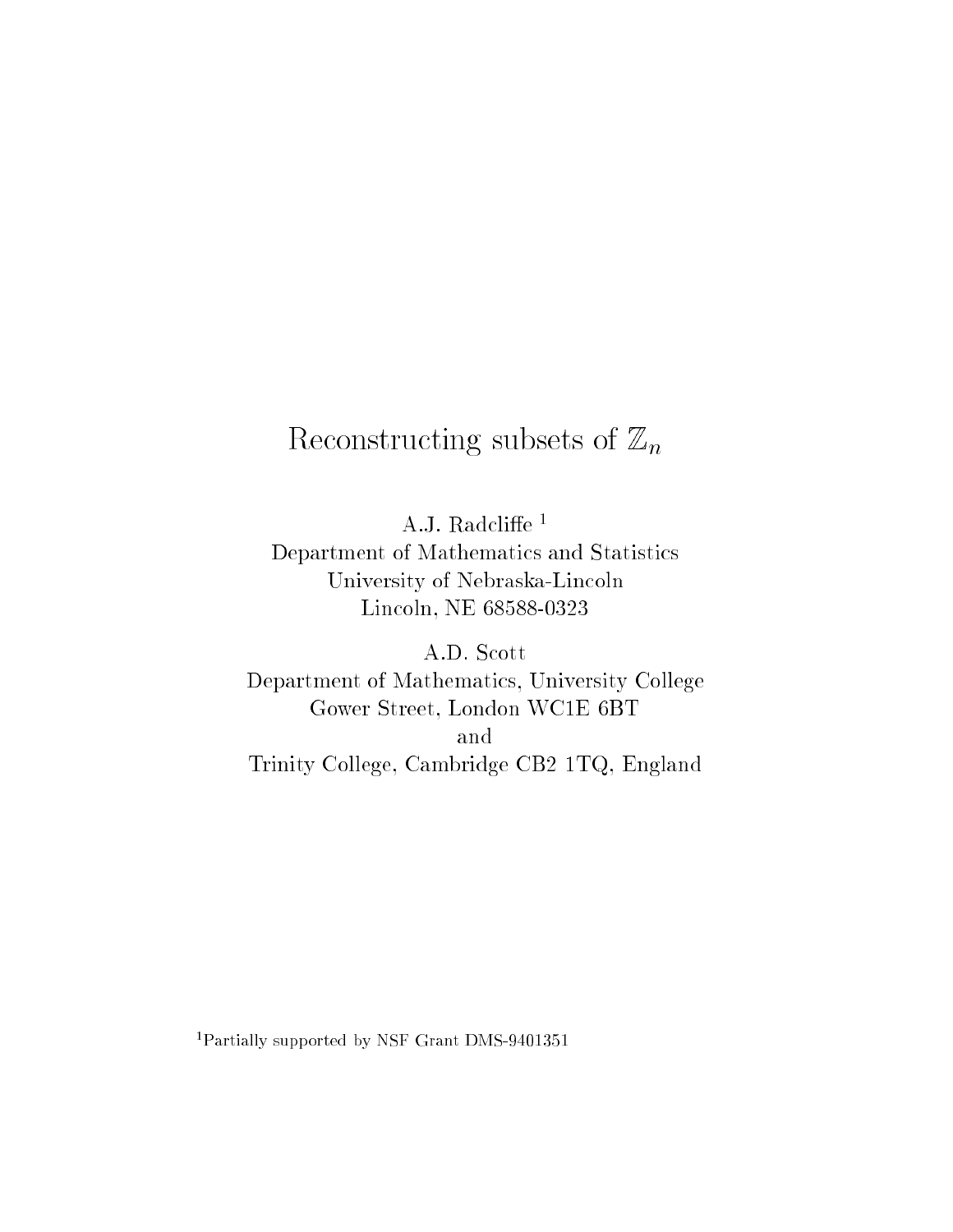#### Abstract

In this paper we consider the problem of reconstructing a subset  $A \subset \mathbb{Z}_n$ , up to translation, from the collection of its subsets of size  $k$ , given up to translation (its k-deck). Results of Alon, Caro, Krasikov, and Roditty [1] show that this is possible provided  $k > \log_2 n$ . Mnukhin [10] showed that every subset of  $\mathbb{Z}_n$  of size k is reconstructible from its  $(k-1)$ -deck, provided  $k \geq 4$ . We show that when n is prime every subset of  $\mathbb{Z}_n$  is reconstructible from its 3-deck; that for arbitrary *n* almost all subsets of  $\mathbb{Z}_n$  are reconstructible from their 3-decks; and that for any n every subset of  $\mathbb{Z}_n$  is reconstructible from its  $9\alpha(n)$ -deck, where  $\alpha(n)$  is the number of distinct prime factors of n. We also comment on analogous questions for arbitrary groups, in particular the cube  $\mathbb{Z}_2.$ 

Our approach is to generalize the problem to that of reconstructing arbitrary rational functions on  $\mathbb{Z}_n$ . We prove — by analysing the interaction between the ideal structure of the group ring  $\mathbb{Q} \mathbb{Z}_n$  and the operation of pointwise multiplication of functions  $-$  that with a suitable definition of deck every rational-valued function on  $\mathbb{Z}_n$  is reconstructible from its  $9\alpha(n)$ deck.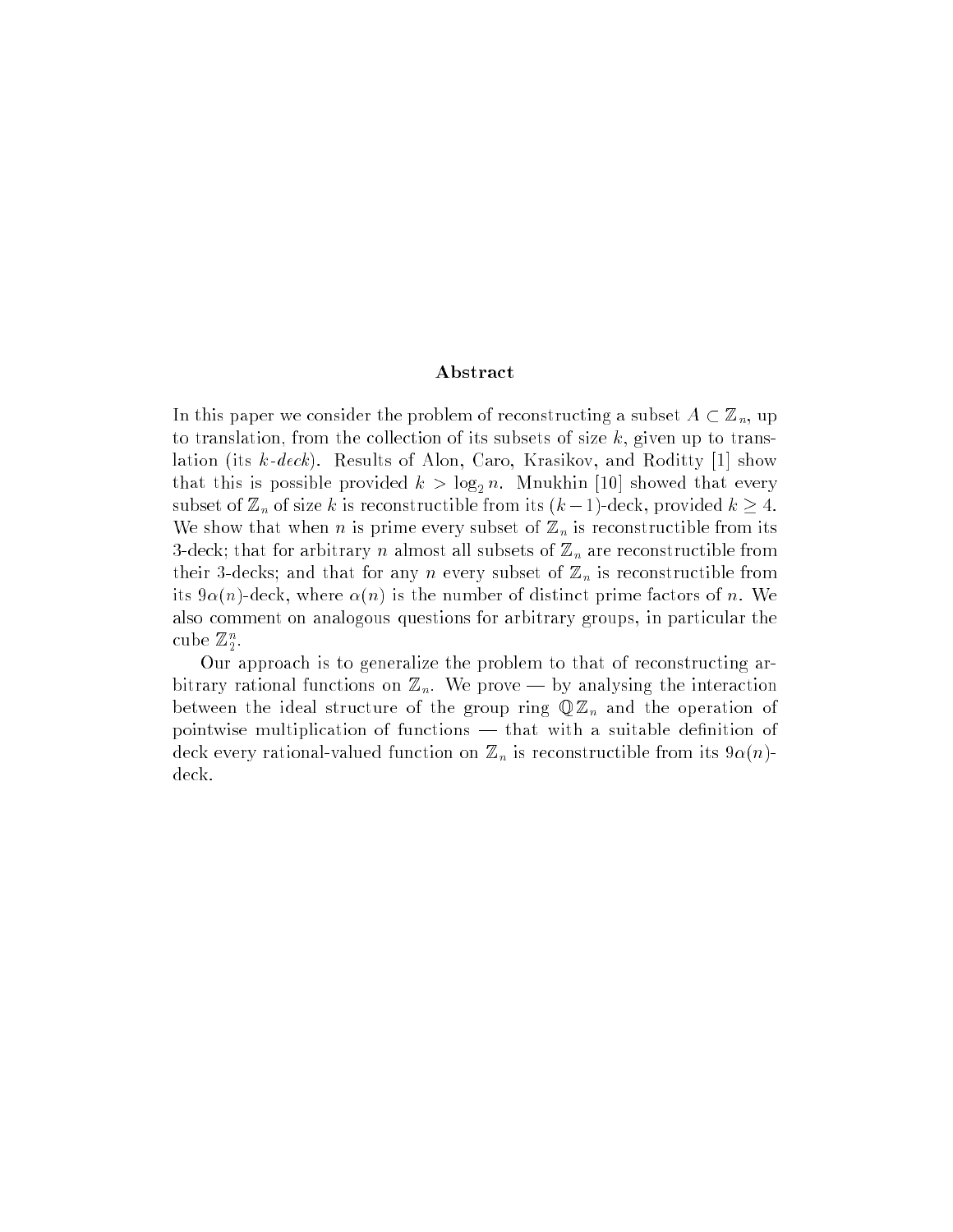#### 1 Introduction.

The reconstruction problem has a long history, started by the Reconstruction Conjecture (in 1941) and the Edge Reconstruction Conjecture (in 1960). The very general problem is to reconstruct a combinatorial object (up to isomorphism) from the collection of isomorphism classes of its subob jects (see Bondy [2] and Bondy and Hemminger [3] for discussion of the two classical problems). Of course it is the word \isomorphism" in the last sentence which makes the problem interesting.

In this paper we consider the problem of reconstructing subsets of the cyclic group  $\mathbb{Z}_n$  from their subsets. The information provided about a subset of  $\mathbb{Z}_n$  is the multiset of isomorphism classes of its subsets of fixed size k, where two subsets are isomorphic if one subset is a translate of the other in  $\mathbb{Z}_n$ . We call this collection the k-deck of a set in  $\mathbb{Z}_n$ . We say that a set  $A \subset \mathbb{Z}_n$  with  $|A| \geq k$  is reconstructible from its k-deck if any set  $B \subset \mathbb{Z}_n$ having the same k-deck is a translate of A.

Maybe the first thing to notice is that for  $|A| \geq k$  one can reconstruct the l-deck of A from the k-deck for any  $l \leq k$ . This is analogous to Kelly's lemma (see [2]). On the other hand if  $|A| < k$  then the k-deck of A is empty, and therefore A cannot be distinguished from any other subset of size strictly less than k. It makes the statement of our theorems slightly easier if we use a definition of deck for which this issue does not arise. The definition we adopt below regards the deck as a function on multisets of size k from  $\mathbb{Z}_n$ . It is straightforward to check that this form of the k-deck can be determined from the deck as defined above, provided  $|A| \geq k$ .

**Definition 1** Let n be a positive integer and let  $X \subset \mathbb{Z}_n$ . The k-deck of X is the function defined on multisets Y from  $\mathbb{Z}_n$  of size k by

$$
d_{X,k}(Y) = |\{i \in \mathbb{Z}_n : \text{supp}(Y + i) \subset X\}|,
$$

where supp $(Y)$  is the set of elements of Y, considered without multiplicity. We say that X is reconstructible from its k-deck if we can deduce  $X$  up to translation from its k-deck; in other words, we have

$$
d_{W,k} \equiv d_{X,k} \Rightarrow W = X + i
$$
, for some  $i \in \mathbb{Z}_n$ .

More generally we say that a function of X is reconstructible from the k-deck of X if its value is a function of  $d_{X,k}$ .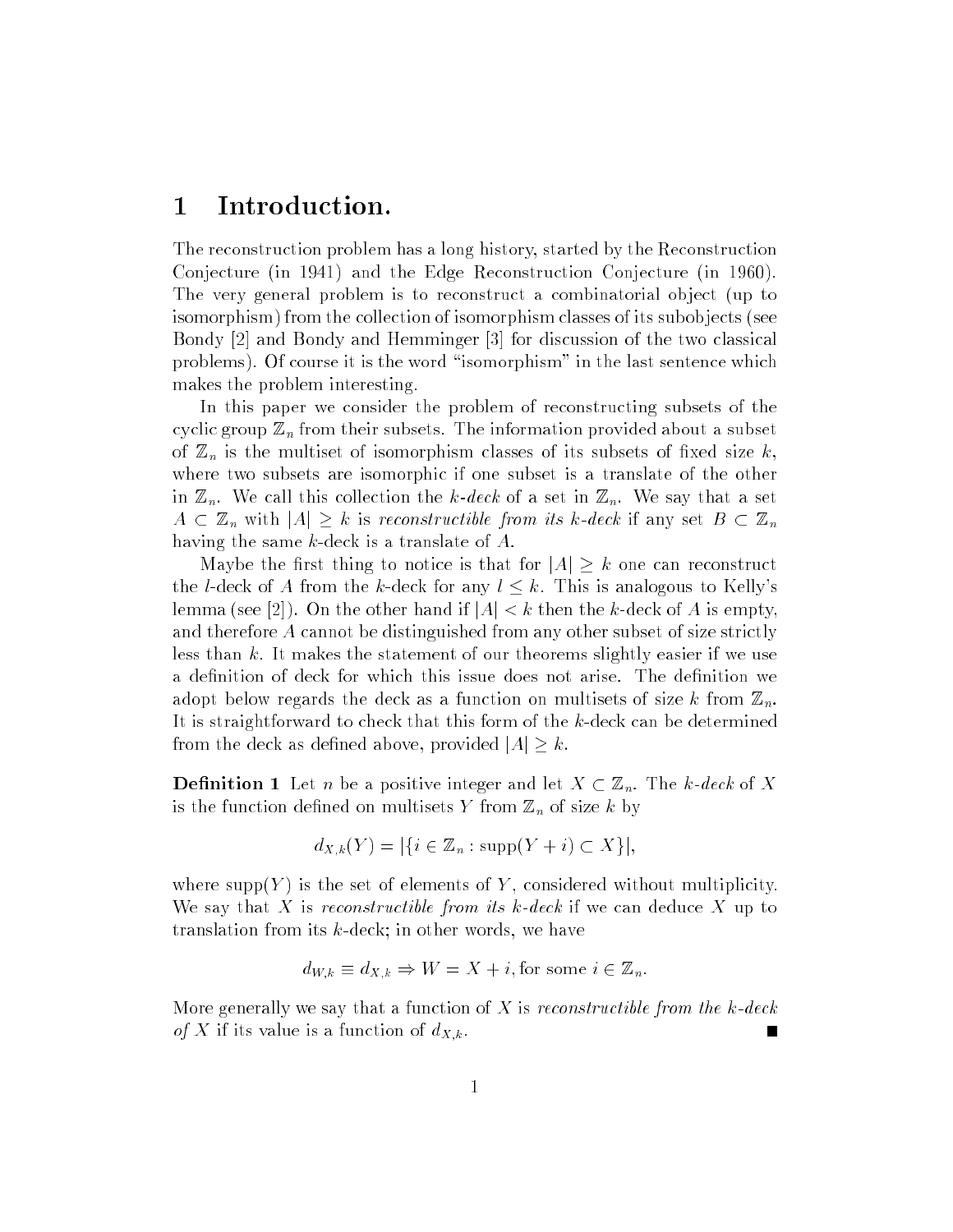Thus in  $\mathbb{Z}_{12}$  the sets  $\{1, 2, 4, 8\}$  and  $\{1, 2, 5, 7\}$  are not distinguishable from their 2-decks, but are reconstructible from their 3-decks. In fact, any two cyclic difference sets in  $\mathbb{Z}_n$  will have the same 2-deck (viz., each possible pair with multiplicity 1). Since there are non-equivalent cyclic difference sets for arbitrarily large n (see [5]), there are subsets of  $\mathbb{Z}_n$  for infinitely many n which are not reconstructible from their 2-decks. There are more elementary examples: A cannot be distinguished from  $-A$  by examining their 2-decks;  $A + B$  and  $A - B$  have the same 2-deck for any subsets  $A, B \subset \mathbb{Z}_n$ . This last example also shows that for sufficiently large  $n$  we cannot hope to reconstruct even up to reflection by looking solely at the 2-deck.

It is straightforward to check that the *l*-deck of  $X \subset \mathbb{Z}_n$  is reconstructible from the k-deck for  $l \leq k$ .

Alon, Caro, Krasikov and Roditty [1] consider the closely related problem of reconstructing subsets of  $\mathbb{Z}_n$  under the natural action of  $D_n$ . Two sets  $X, Y \subset \mathbb{Z}_n$  are  $D_n$ -isomorphic or isomorphic up to reflection if  $X = Y + i$  or  $X = -Y + i$  for some  $i \in \mathbb{Z}_n$ . The k-deck of  $X \subset \mathbb{Z}_n$  given up to reflection is the function  $D_{X,k}$  on multisets Y of size k from  $\mathbb{Z}_n$ , where  $D_{X,k}(Y) = d_{X,k}(Y)$ if Y and  $-Y$  are isomorphic up to translation and  $D_{X,k}(Y) = d_{X,k}(Y) +$  $d_{X,k}(-Y)$  otherwise. We say that X is reconstructible up to reflection if  $D_{X,k} \equiv D_{W,k}$  implies that W and X are isomorphic up to reflection.

For  $n \geq 1$ , we define  $f(n)$  to be the smallest k such that every  $X \subset \mathbb{Z}_n$  is reconstructible from its k-deck. We define  $F(n)$  to be the smallest K such that every  $X \subset \mathbb{Z}_n$  is reconstructible up to reflection from its k-deck; it is easily checked that  $F(n) \ge f(n)$ . Alon, Caro, Krasikov and Roditty [1] proved that

$$
F(n) \le \log_2 n + 1,
$$

which implies that

$$
f(n) \le \log_2 n + 1.
$$

The example given above shows that, for sufficiently large  $n$ .

$$
f(n) \geq 3.
$$

The main result of this paper (Theorem 18) is that

$$
f(n) \le 9\alpha(n),
$$

where  $\alpha(n)$  is the number of distinct prime factors of n, while for p prime we prove (Theorem 3) that

$$
f(p) \leq 3,
$$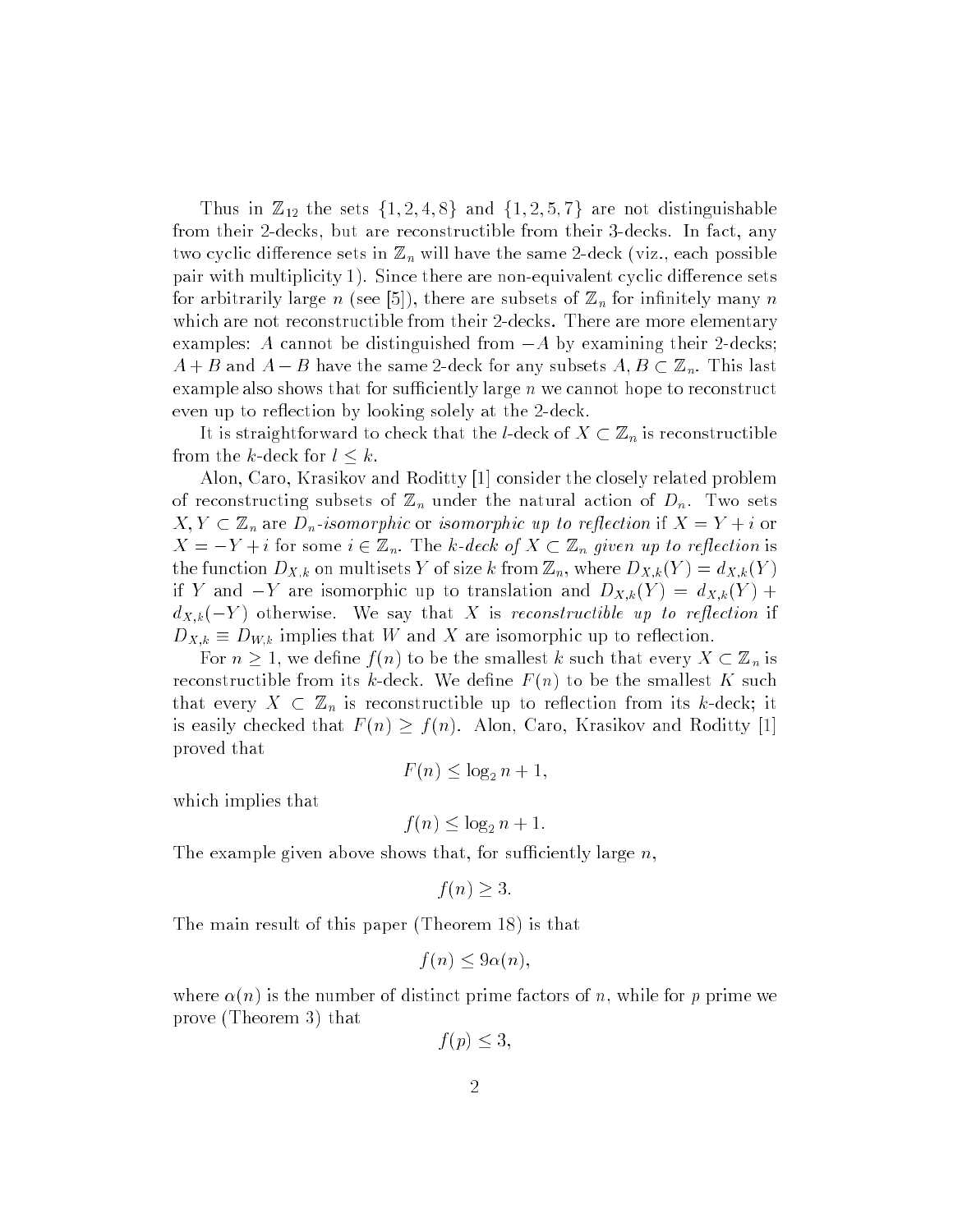which is best possible for p sufficiently large. Thus  $f(n)$  does not tend to infinity with n. This suggests that either  $f(n) \leq C$  for some absolute constant C or else that  $f(n)$  is sensitive to the precise multiplicative structure of n. We conjecture that it is the latter.

**Conjecture 1**  $f(n)$  is unbounded as n tends to infinity.

Note that the bound in terms of  $\alpha(n)$  implies

$$
f(n) \le (9 + o(1)) \ln n / \ln \ln n,
$$

(see §22.12 of Hardy and Wright [7]; note that we use  $\alpha(n)$  for their  $\omega(n)$ ) which is smaller than  $\ln n$  for all sufficiently large n. Furthermore, for almost every  $n$ , we have

$$
f(n) \le (9 + o(1)) \ln \ln n
$$

(this follows immediately from Theorem 436 of Hardy and Wright [7]). For most sets, however, we can do much better: we prove below (Theorem 4) that as  $n \to \infty$ , almost every  $X \subset \mathbb{Z}_n$  is reconstructible from its 3-deck.

These results also yield improvements on the result of Alon, Caro, Krasikov and Roditty [1]. It is proved in [12] that

$$
F(n) \le 2f(n).
$$

Thus the results above imply that for any n

$$
F(n) \le 18\alpha(n),
$$

while for p prime

$$
F(n) \leq 6.
$$

Furthermore, as  $n \to \infty$ , almost every  $X \subset \mathbb{Z}_n$  is reconstructible up to reflection from its 6-deck given up to reflection.

The way in which we prove our main result is somewhat unexpected. We generalize the objects being reconstructed and the notion of  $k$ -deck. To be precise we consider reconstructing arbitrary rational-valued functions on  $\mathbb{Z}_n$ . and base our results on a careful analysis of the ideal structure of the group ring  $\mathbb{Q} \mathbb{Z}_n$ , and its interaction with the operation of pointwise multiplication.

We begin in Section 2, however, with a simpler proof which implies that subsets of  $\mathbb{Z}_p$  for p prime are reconstructible from their 3-decks, and gives as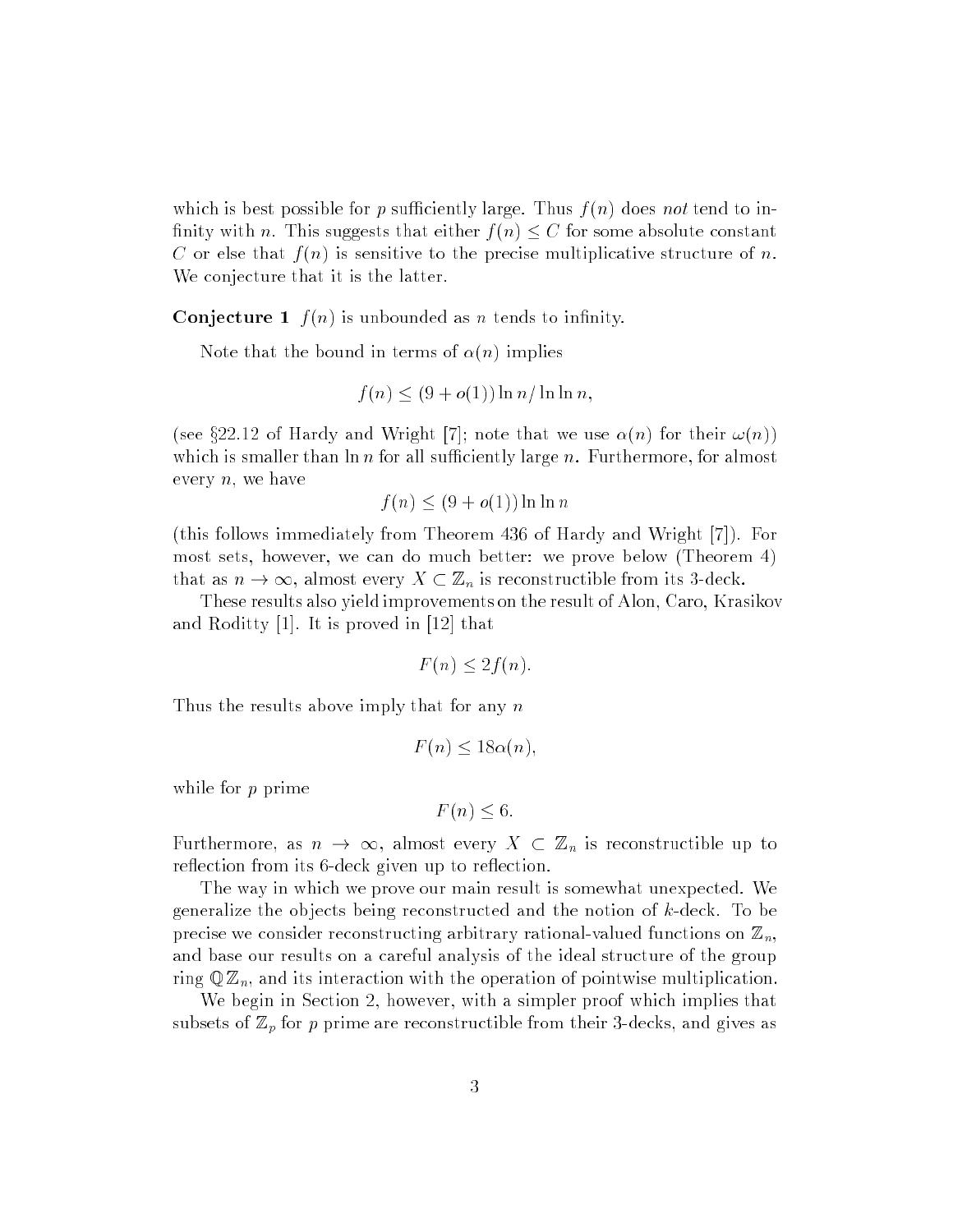a corollary that, as *n* tends to infinity, almost all subsets of  $\mathbb{Z}_n$  are reconstructible from their 3-decks. In Section 3 we describe the basic setup for the general proof and give some definitions that we shall need. In Section 4 we prove the results we need concerning the  $\star$ -product operation, defined in Section 3. In Section 5 we prove the algebraic facts that we require, and the proof of our main theorem is completed in Section 6. In Section 7 we consider the action of  $\mathbb{Z}_2^{\times}$  on itself and make some remarks on the situation for arbitrary groups.

We use  $\chi_A$  throughout to refer to the characteristic function of a set A. We will frequently use the arithmetic of  $\mathbb{Z}_n$  without further comment, for instance in subscripts.

## 2 The case of prime  $n$ .

In this section we present a rather quick and straightforward proof that if  $p$ is a prime then  $f(p) \leq 3$ . Though couched in slightly different language than our later general proof, it should make the later work more transparent.

We start with two simple lemmas; the first of which allows us to identify a sequence which is a translate of  $(1,0,0,\ldots,0)$ , and the second of which shows that the identication can be made based only on the 3-deck.

**Lemma 1** If  $(c_i)_{i=0}^{n-1}$  is a sequence of real numbers satisfying the two conditions  $\sum_{i=0}^{n-1} c_i^2 = 1$ , and  $\sum_{i=0}^{n-1} c_i^3 = 1$  then all the  $c_i$  are zero, except for one which is 1.

**Proof.** Since  $\sum c_i^2 = 1$  we have that  $|c_i| \leq 1$  for  $i = 0, 1, ..., n - 1$ . Hence we have  $1 = \sum c_i^3 \leq \sum |c_i|^3 \leq \sum c_i^2 = 1$ . We must have therefore that  $|c_i|^3 = c_i^2$ for  $i = 0, 1, \ldots, n$  is that there there each  $\sigma_i$  belongs to finitely the  $1$ condition on  $\sum c_i^2$  establishes that there is one non-zero coefficient, and the condition on  $\sum c_i^3$  shows that that coefficient is 1.

**Lemma 2** For any  $k \leq n$ , any set  $A \subset Z_n$ , and any multiset  $\{i_1, i_2, \ldots, i_k\}$ from  $\mathbb{Z}_n$  we can reconstruct the size of  $(A - i_1) \cap (A - i_2) \cap \cdots \cap (A - i_k)$ from the k-deck of A.

**Proof.** This size is simply  $d_{A,k}(\{i_1,i_2,\ldots,i_k\})$ .

These preliminaries out of the way, we turn to the main result of this section: that for p prime we can reconstruct all subsets of  $\mathbb{Z}_p$  from their 3-decks.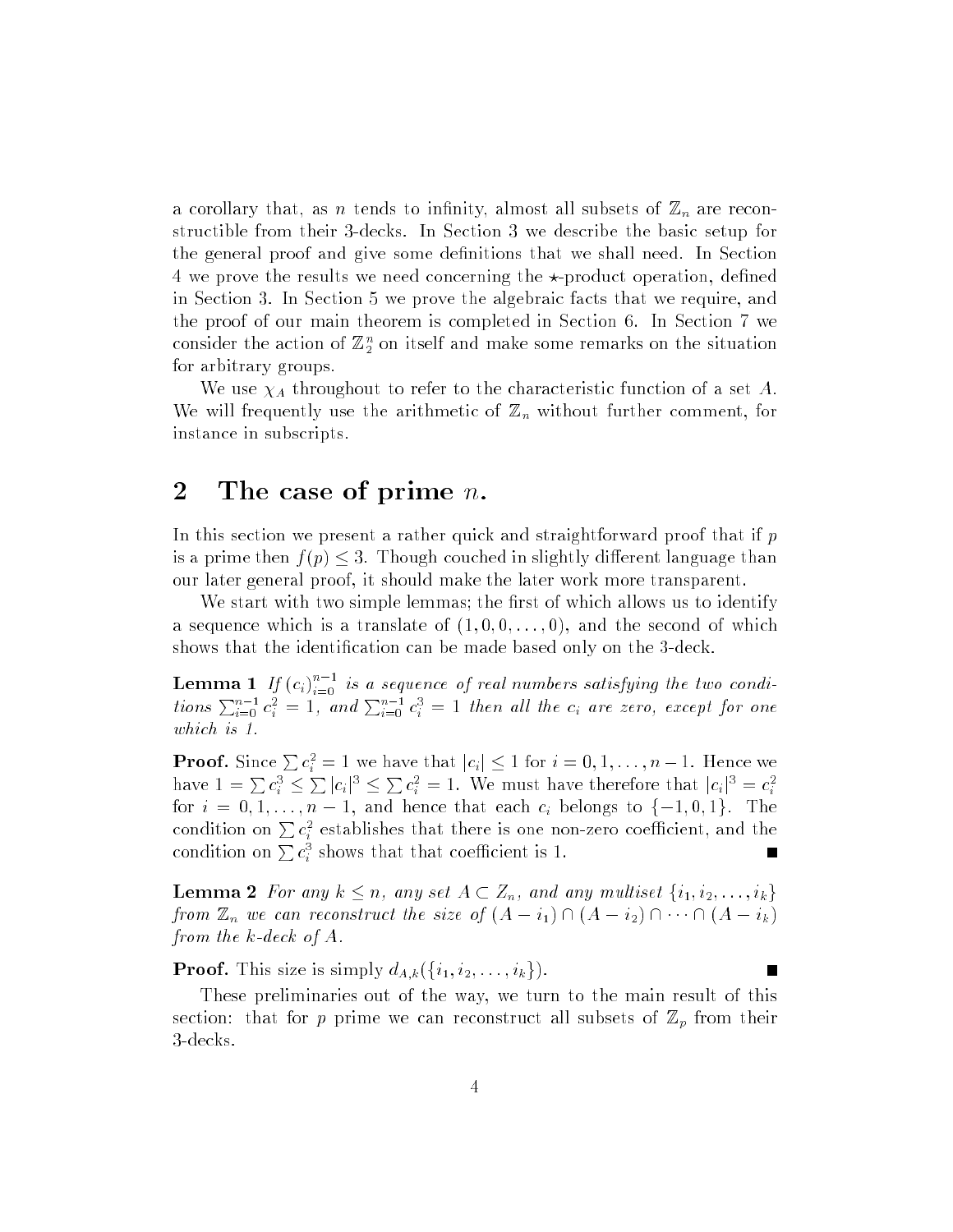**Theorem 3** If p is prime then any subset of  $\mathbb{Z}_p$  can be reconstructed from its 3-deck.

**Proof.** Consider a subset  $A \subset \mathbb{Z}_p$  and another, B say, with the same 3deck as A. We associate with A the circulant matrix  $M_A = [m_{ij}]$  defined by  $m_{ij} = \chi_A(j - i), i, j = 0, 1, \ldots, n - 1$ . If we write Z for the fundamental circulant matrix  $Z = [z_{ij}], z_{ij} = \delta_{(i+1)j}$ , then  $M_A = \sum_{i \in A} Z^j$ . Since the eigenvalues of Z are exactly the p<sup>ox</sup> roots of unity  $\zeta_p$ ,  $i = 0, 1, \ldots, p-1$ , (where  $\zeta_p = e^{2\pi i/p}$  it follows that  $M_A$  has eigenvalues  $\sum_{i \in A} \zeta_i^i$ ,  $i = 0, 1, \ldots, p - 1$ . We distinguish two cases, according to whether  $M_A$  is invertible or not. **Case 1.**  $M_A$  is invertible

 $M_A$  has (circulant) inverse  $\Lambda$ , with first row  $\lambda_i$ ,  $i = 0, 1, \ldots, p - 1$ . Now consider the (circulant) matrix  $C = \Lambda M_B$ , with first row  $c_i$ ,  $i = 0, 1, \ldots, p-1$ . We claim that  $(c_i)_{i=0}$  satisfies the conditions of Lemma 1 above. To show this, we will prove that  $\sum_{j=0}^{p-1} c_j^r$ ,  $r = 2,3$ , considered as functions of B, are reconstructible from the 3-deck of B. Knowing this, we conclude that these expressions must take on the same value as they do for  $\Lambda M_A = I$ . Well,

$$
\sum_{i=0}^{p-1} c_i^2 = \sum_{i=0}^{p-1} \left( \sum_{j=0}^{p-1} \lambda_j \chi_B(j-i) \right)^2
$$
  
= 
$$
\sum_{j=0}^{p-1} \sum_{k=0}^{p-1} \lambda_j \lambda_k \sum_{i=0}^{p-1} \chi_B(j-i) \chi_B(k-i)
$$
  
= 
$$
\sum_{j=0}^{p-1} \sum_{k=0}^{p-1} \lambda_j \lambda_k |(B-j) \cap (B-k)|.
$$

By Lemma 2 the factor  $|(B - j) \cap (B - k)|$  occuring in the innermost sum on the last line can be determined from the 2-deck of B. Hence the entire sum can be computed from the 2-deck of  $B$  (and hence from the 3-deck of  $B$ ). The sum of the  $c_i^*$  can be determined the same way:

$$
\sum_{i=0}^{p-1} c_i^3 = \sum_{i=0}^{p-1} \left( \sum_{j=0}^{p-1} \lambda_j \chi_B(j-i) \right)^3
$$
  
= 
$$
\sum_{j=0}^{p-1} \sum_{k=0}^{p-1} \sum_{l=0}^{p-1} \lambda_j \lambda_k \lambda_l \sum_{i=0}^{p-1} \chi_B(j-i) \chi_B(k-i) \chi_B(l-i)
$$
  
= 
$$
\sum_{j=0}^{p-1} \sum_{k=0}^{p-1} \sum_{l=0}^{p-1} \lambda_j \lambda_k \lambda_l |(B-j) \cap (B-k) \cap (B-l)|.
$$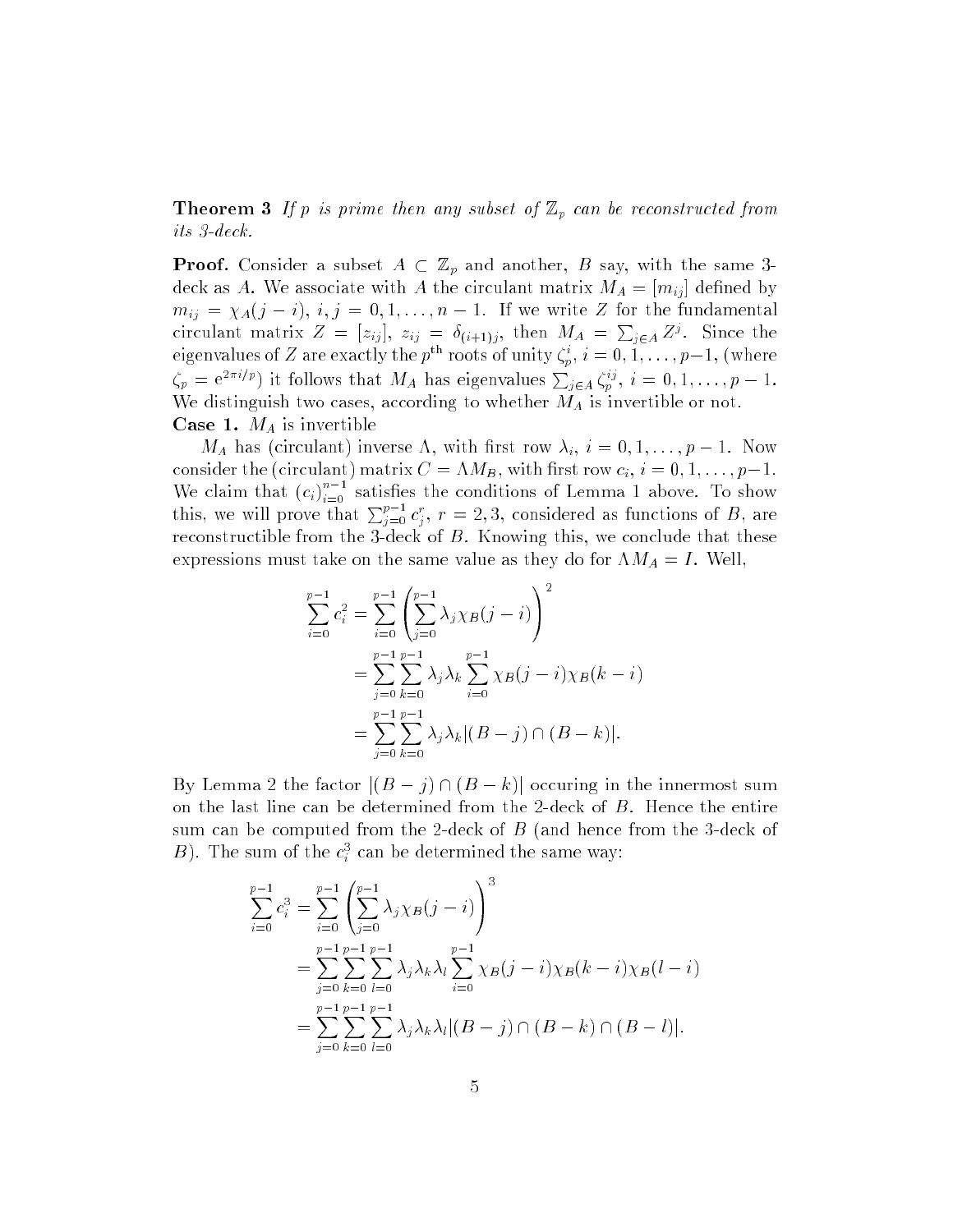The last expression is, by Lemma 2, reconstructible from the 3-deck of B.

Thus all three expressions are determined by the 3-deck of B. Since this is by hypothesis the same as the 3-deck of A, it must be that these expression take the same value for  $\Lambda M_B$  as for  $\Lambda M_A = I$ , i.e., each takes the value 1. Thus by Lemma 1  $(c_i)_{i=0}$  is a standard unit vector, and so  $\Lambda M_B = Z^{\kappa}$  for some k in  $\{0, 1, \ldots, p-1\}$ . Thus  $M_B = Z^k M_A$  and  $B = A + k$ . Thus A can be reconstructed from its 3-deck.

**Case 2.**  $M_A$  is not invertible

First note that  $\emptyset \subset \mathbb{Z}_n$  is the only subset whose 1-deck is identically zero, so we may suppose  $A \neq \emptyset$ . Since the eigenvalues of A are the p values  $\alpha_i = \sum_{i \in A} \zeta_p^{ij}$ , for  $i = 0, 1, \ldots, p - 1$ , in order for A to be singular there must exist  $i \in \{0, 1, 2, \ldots, p-1\}$  with  $\alpha_i = 0$ . Now  $\alpha_0 = |A| \neq 0$  so we must have  $0 < i \leq p-1$ . The minimal polynomial of  $\zeta_p^i$  is  $m_p(x) = \sum_{i=0}^{p-1} x^j$ while  $\sum_{i\in A}(\zeta_i^s)^j=0$ . Thus we must have  $m_p(x)\mid\sum_{i\in A}x^j$ . This implies that  $A = \{0, 1, \ldots, p-1\}$ , which is certainly reconstructible from its 3-deck.

Using a similar method we can show that almost all subsets of  $\mathbb{Z}_n$  are reconstructible from their 3-decks.

**Theorem 4** The proportion of subsets of  $\mathbb{Z}_n$  which are not reconstructible from their 3-decks tends to  $\theta$  as n tends to infinity.

**Proof.** The proof of Theorem 3 applies equally here, provided that the matrix  $M_A$  is invertible. This requires that  $\sum_{i\in A}\zeta_n^{ij}\neq 0, i=0,1,\ldots,n-1$ . If we write  $p_A$  for the polynomial  $\sum_{i \in A} x^j$  then we aim to show that the fraction of subsets  $A \subseteq \mathbb{Z}_n$  for which there exists  $i \in \{0, 1, \ldots, n-1\}$  with  $p_A(\zeta_n) = 0$ tends to zero as  $n$  tends to infinity.

Kleitman's extension [9] of Erdős's theorem [6] concerning the Littlewood-Offord problem states that if  $(x_i)$ , space with  $||x_i|| \geq 1$ ,  $i = 1, 2, ..., n$ , then at most  $\binom{n}{k}$  of the subset bn=2c sums  $\sum_{i\in B} x_i : B \subset \{1, 2, ..., n\}$  can belong to any fixed set of diameter 1. In particular if we consider, for fixed  $i$ , the collection of complex numbers  $\{\zeta_n^{ij} : j = 0, 1, \ldots, n-1\}, \text{ at most } \binom{n}{\lfloor n \rfloor}$ bn=2c  $\sim$ sets  $A \subset \mathbb{Z}_n$  can have  $p_{A}(\zeta_n) =$ <sup>P</sup>  $i \in A \, \zeta_n^{ij} = 0$ . Thus for any fixed i at most  $\binom{n}{\lfloor n/2 \rfloor}$  $\cdots$  subsets of  $\mathbb{Z}_n$  have  $\zeta_n$  as a root of  $p_A$ .

To complete the proof note that the minimal polynomial of  $\zeta_n$  is the cyclotomic polynomial  $\Psi_{n/(n,i)}$  and if  $p(x)$  is any polynomial we have  $p(\zeta_n)=0$ in  $\Psi_{n/(n,i)}$  | p. Thus  $p_A(\zeta_n) = 0$  for some  $i$  in  $p_A(\zeta_n) = 0$  for some *arrisor*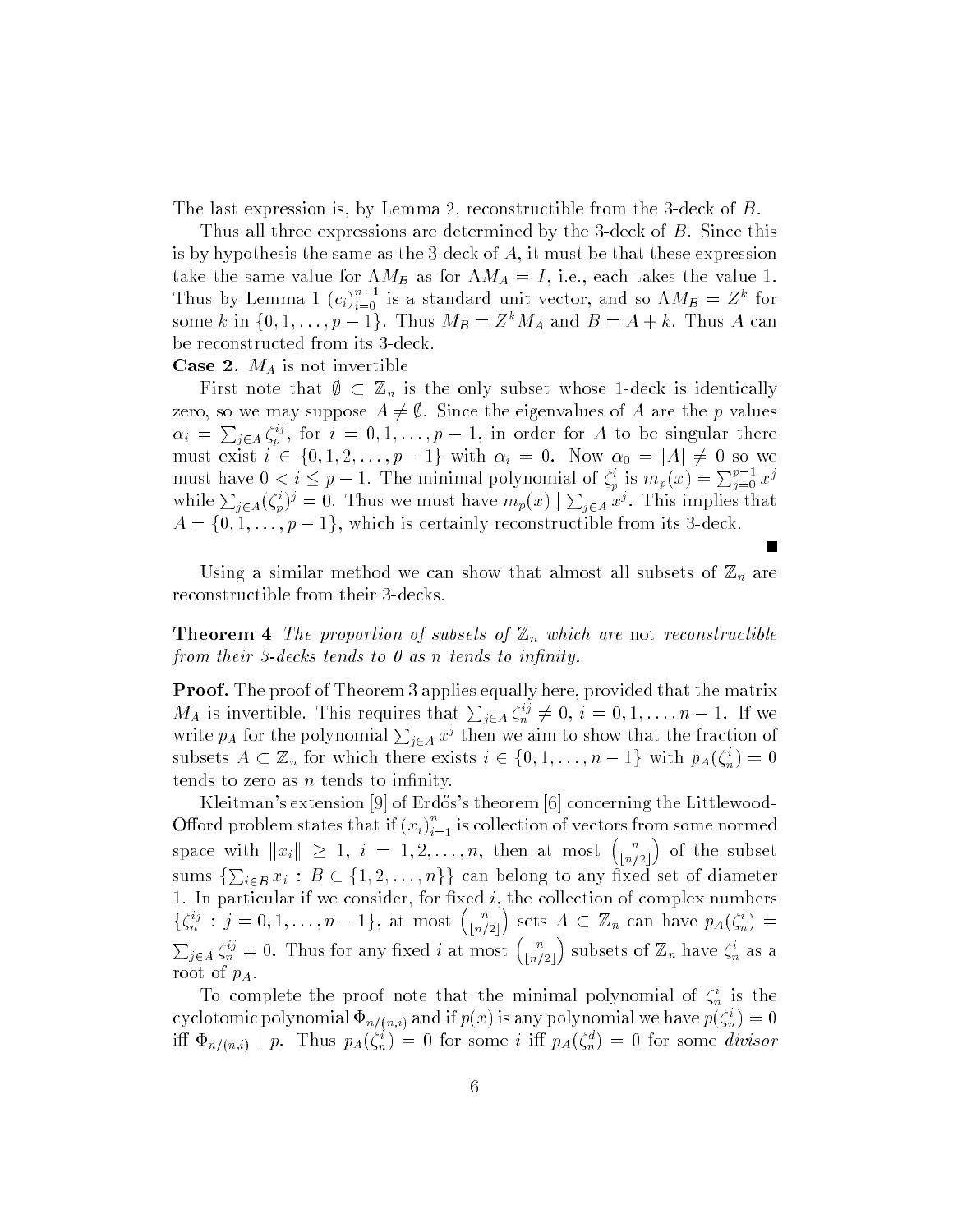a of n. Thus the fraction of subsets  $A \subseteq \mathbb{Z}_n$  with  $p_A(\zeta_n) = 0$  for some i is at most d(n)  $\binom{}{}$ bn=2c is at most  $d(n) {n \choose \lfloor n/2 \rfloor} / 2^n$  where  $d(n)$  is the number of divisors of n. Since bn=2c  $\left(\frac{2n}{2}\right) = O(n^{-1/2})$  and  $d(n) = o(n^{\epsilon})$  for every  $\epsilon > 0$  (see Theorem 315 of Hardy and Wright  $[7]$ ) this proportion tends to zero as n tends to infinity.

It seems to us an exceptionally natural question to ask whether the result of Theorem 4 holds for the 2-deck as well, to the extent that is possible.

**Conjecture 2** Almost every subset of  $\mathbb{Z}_n$  is reconstructible up to reflection from its 2-deck.

#### 3 The approach for general  $n$ .

In this section we outline our approach to the problem of reconstructing subsets of  $\mathbb{Z}_n$  when *n* is not prime.

Alon, Caro, Krasikov and Roditty [1] deduce their result, that  $F(n) \leq$  $\log_2 n+1$ , from a general result about reconstructing sets under the action of permutation groups. Several other authors, including Cameron [4], Mnukhin [10], and Pouzet [11] have looked at such reconstruction problems. Indeed, from one point of view every reconstruction problem concerns the action of a group on the collection of combinatorial objects being reconstructed, and on their subobjects.

**Definition 2** Let  $\Gamma$  be a permutation group acting on a set  $\Omega$ . We say two sets is  $\epsilon$  is more transity that is given a some group  $\epsilon$  is a some  $\epsilon$  and then k-deck of X is the function dened on multisets from of size k by

$$
d_{X,k}(Y) = |\{ g \in \Gamma : \text{supp}(gY) \subset X \}|.
$$

We say that  $\Gamma$  is reconstructible from its k-deck if

$$
d_{X,k} \equiv d_{Y,k} \Rightarrow X = gY
$$
 for some  $g \in \Gamma$ .

П

Thus the Edge Reconstruction conjecture claims that every subset E of  $X^{(2)}$  of size 4 or more is reconstructible from its  $(|E|-1)$ -deck under the induced action of the symmetric group  $\triangle_X$  on  $A^{<\times}$ . Mnukhin [10] deals with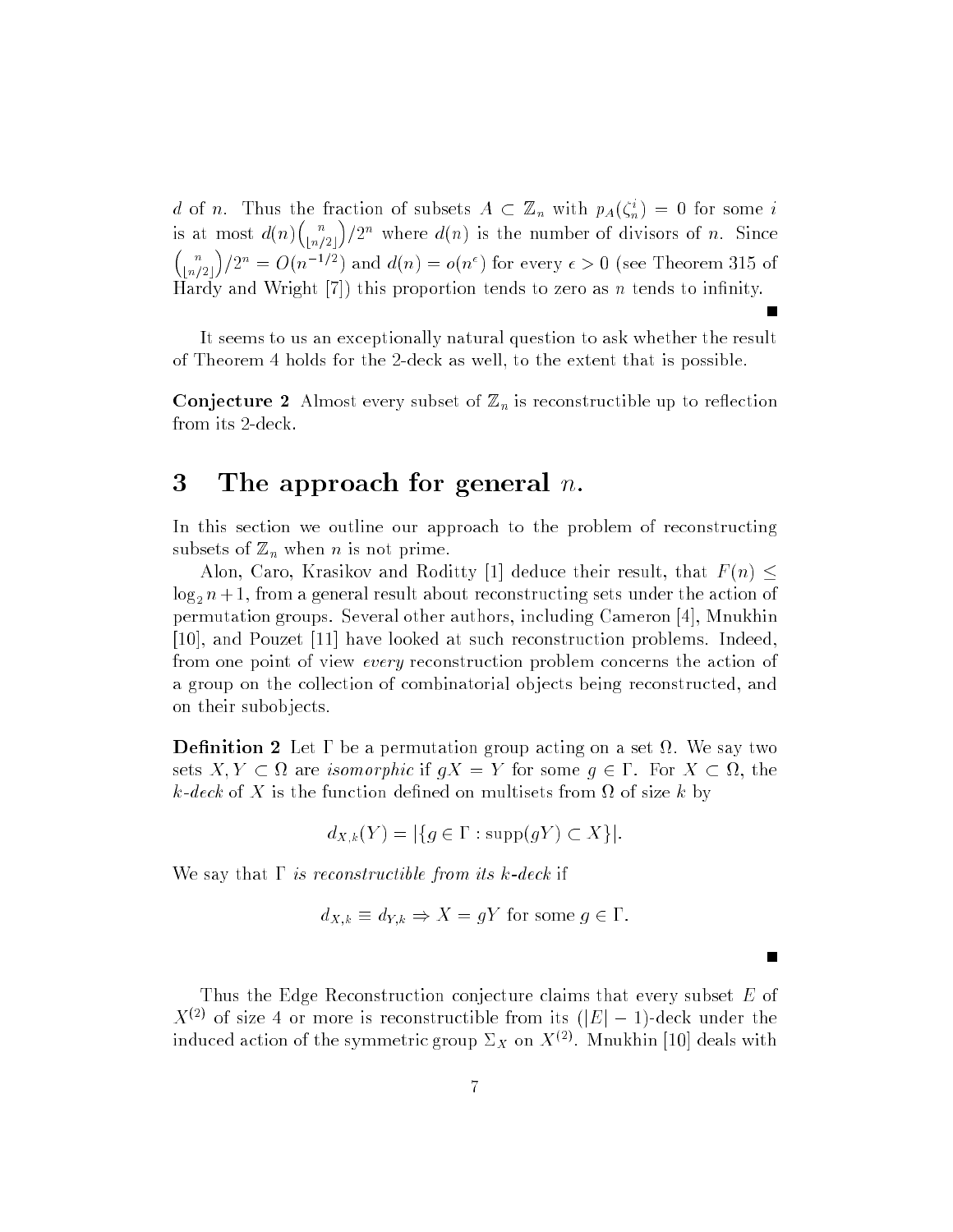the action of  $\mathbb{Z}_n$  on itself, and proves that all k-subsets of  $\mathbb{Z}_n$  are reconstuctible from their  $(k-1)$ -decks, provided  $k \geq 4$ .

Our approach is to consider not just subsets of G but the larger class of rational-valued functions on the group, where we associate  $S \subset G$  with its characteristic function  $\chi_S : G \to \{0,1\}$ . Clearly there is an action of G on this set of functions given by

$$
g.f(x) = f(g^{-1}x)
$$

for  $g \in G$  and  $f : G \to \mathbb{Q}$ . Note that the set of rational-valued functions on  $G$  under the action of  $G$  can be identified with the elements of the group ring  $\mathbb{Q} G$ . Consideration of this larger class requires us to refine our notion of deck. Since we can think of elements of  $\mathbb{Q}Z_n$  as generalizations of multisets from  $\mathbb{Z}_n$ , it is natural that the deck of  $\alpha \in \mathbb{QZ}_n$  should be a function defined on the set of all multisets from  $\mathbb{Z}_n$  of size k, agreeing with our earlier convention about the k-deck for subsets.

**Definition 3** If  $f \in \mathbb{Q}$  G and  $k \geq 1$  the k-deck of f is the function defined on multisets of  $G$  of size  $k$  by

$$
d_{f,k}(Y) = \sum_{g \in G} \prod_{x \in gY} f(x).
$$

We say that f is reconstructible from its  $k$ -deck if

 $a_{f,k} \equiv a_{f',k} \Rightarrow f = g.f$  for some  $g \in G$ .

We define  $r_{\mathbb{Q}}(G)$  to be the smallest k such that every function  $f: G \to \mathbb{Q}$ is reconstructible from its k-deck. Again we loosely talk of an expression involving f being reconstructible from the k-deck if any two elements of  $\mathbb{Q} G$ with the same k-deck have the same value for that expression. П

**Definition 4** If  $f \in \mathbb{Q} G$  and f' is another element of the group ring with the property that  $a_{f,k} = a_{f',k}$  and yet there is no  $g \in G$  with  $f = g.f$  then  $\overline{\phantom{a}}$ we say that  $f_1$  is a  $\kappa$ -imposter for f.

**Remark 1** There is another plausible notion of k-deck for elements of  $\mathbb{Q} G$ . One could consider the collection of all partial functions obtained by restricting f to subsets of G of size k. The deck defined above is reconstructible from such a deck, thus the results we prove apply just as well to this notion of deck.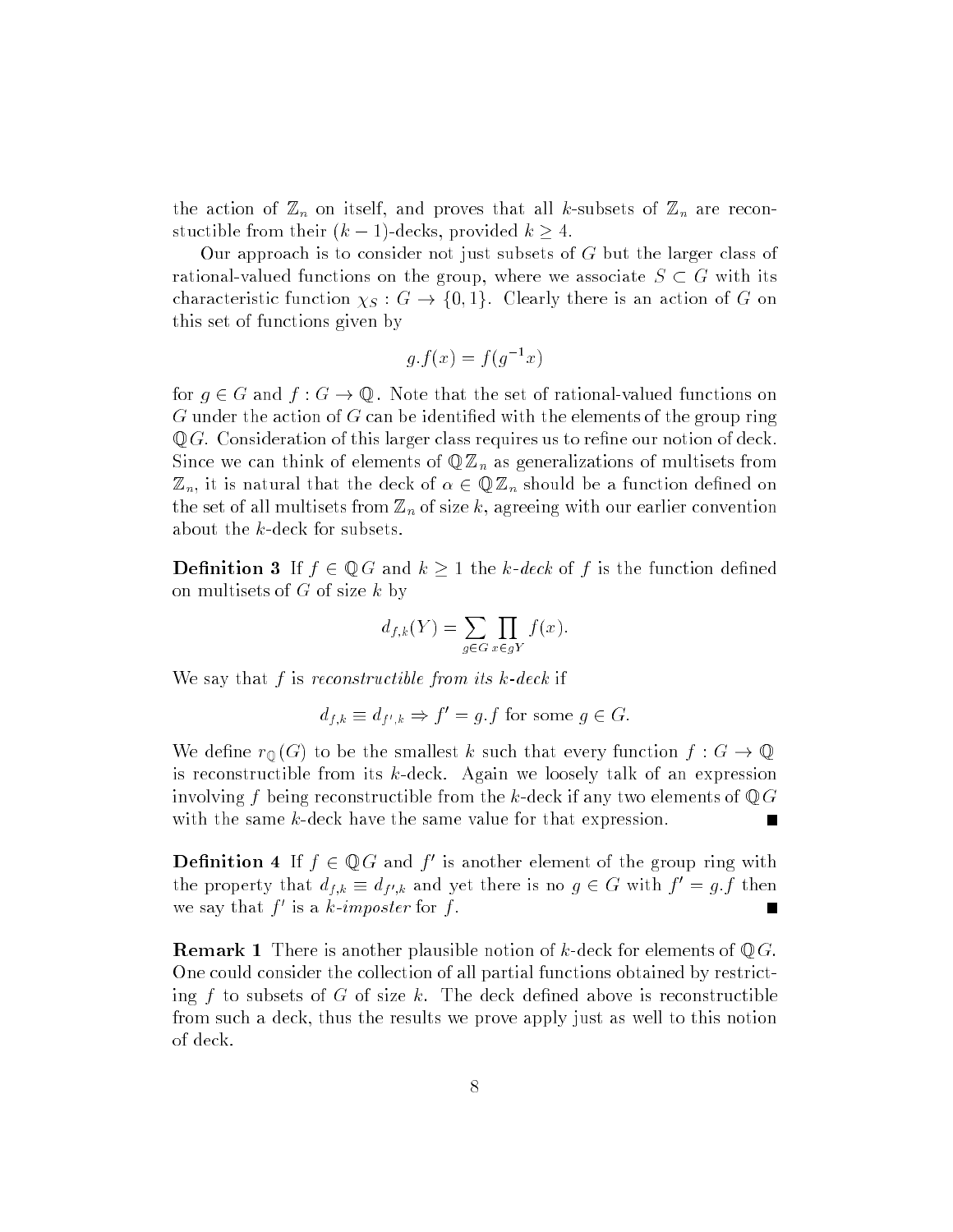**Remark 2** Note that, for  $S \subset G$ , we have  $d_{\chi_S,k} \equiv d_{S,k}$ 

**Remark 3** In the case  $G = \mathbb{Z}_n$  we have, for  $I = \{i_1, i_2, \ldots, i_k\}$  a multiset of size  $k$ ,

$$
d_{f,k}(I) = \sum_{j=0}^{n-1} f(j + i_1) f(j + i_2) \dots f(j + i_k).
$$

We will eventually show that every element of the group ring  $\mathbb{Q}\mathbb{Z}_n$  can be reconstructed from its  $9\alpha(n)$ -deck; in the rest of this section we discuss  $\mathbb{Q}\mathbb{Z}_n$  and its ideals.

The first thing to notice is that the group ring  $\mathbb{Q}\mathbb{Z}_n$  is isomorphic to the ring  $Q_n = \mathbb{Q}[x]/(x^n - 1)$ . The action of  $\mathbb{Z}_n$  on  $\mathbb{Q} \mathbb{Z}_n$  is isomorphic to the action of  $\mathbb{Z}_n$  on  $Q_n$  given by  $i.\alpha = x\cdots$  we write (abusing notation slightly)  $\alpha = \sum_{i=0}^{n-1} a_i x^i$  for a typical element of  $Q_n$ , where properly we should indicate that we are dealing with equivalence classes of polynomials.

 $Q_n$  is of course a vector space over  $\mathbb Q$  in a natural way; is a subring of  $C_n =$  $\mathbb{C}[x]/(x^n-1)$ ; and comes equipped with the inner product  $\langle \alpha, \beta \rangle = \sum_{i=0}^{n-1} a_j b_i$ , with respect to which the collection  $\{x^i : j = 0, 1, \ldots, n-1\}$  forms an orthonormal basis. When we discuss  $Q_n$  we will think of the indices as elements of  $\mathbb{Z}_n$ ; in particular we will perform all arithmetic on subscripts in  $\mathbb{Z}_n$ .

One way we will investigate  $Q_n$  is through the Fourier transform, which we will consider in Section 5. This requires us to widen our viewpoint somewhat, since the natural domain for the Fourier transform is  $C_n$  (which is of course the same thing as  $\mathbb{C} \mathbb{Z}_n$ . The Fourier transform is an isomorphism between  $\mathcal{C}_n$  and the ring  $\mathbb{C}^n$ , equipped with pointwise multiplication.

The support of an element  $\alpha = \sum_{i=0}^{n-1} a_i x^i \in Q_n$  is the set supp $(\alpha)$  $\{j : a_j \neq 0\} \subset \mathbb{Z}_n$ . Similarly, the *support* of a sequence is the set of places where it takes a non-zero value, and the support of a multiset is the set of its elements considered without multiplicity.

We will want to consider the following operation (of pointwise multiplication of coefficients) on the ring  $Q_n$ .

**Definition 5** Given two elements of  $Q_n$  define their *star product* to be

$$
\left(\sum_{j=0}^{n-1} a_j x^j\right) \star \left(\sum_{j=0}^{n-1} b_j x^j\right) = \left(\sum_{j=0}^{n-1} a_j b_j x^j\right).
$$

In particular we will consider expressions of the following form. Given a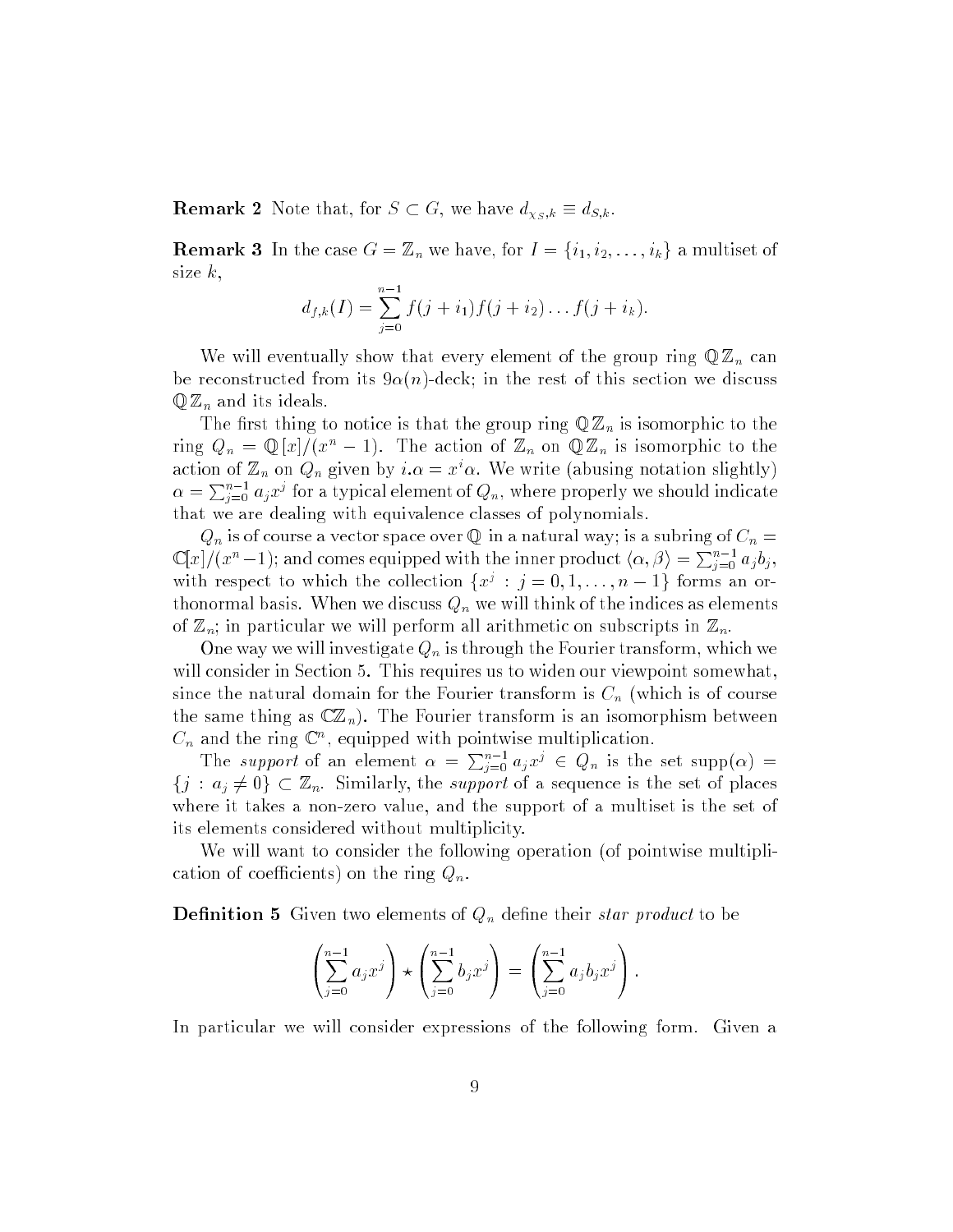multiset  $I = \{i_1, i_2, \ldots, i_l\}$  from  $\{0, 1, \ldots, n-1\}$  define

$$
\alpha^{I} = (x^{i_1}\alpha) \star (x^{i_2}\alpha) \star \cdots \star (x^{i_l}\alpha).
$$

 $\mathbf{A}$  is a linear combination of such expressions, e.g., p()  $\mathbf{A}$  $\sum_{I\in\mathcal{I}}\lambda_I\alpha^I,$  we call a \*-polynomial. The degree of p is defined to be max  $\{|I| : I \in \mathcal{I}\}\$ . We are also interested in the linear map  $S: Q_n \to \mathbb{Q}$  defined by

$$
S\left(\sum_{j=0}^{n-1} a_j x^j\right) = \sum_{j=0}^{n-1} a_j
$$

and the compositions  $S \circ p$  for  $\star$ -polynomials p. Therefore define the  $\star$ -term corresponding to the multiset  $I = \{i_1, i_2, \ldots, i_l\}$  from  $\{0, \ldots, n-1\}$  to be the function  $S_I: Q_n \to \mathbb{Q}$  given by  $S_I(\alpha) = S(\alpha^*)$ . Thus

$$
S_{\{i_1,i_2,\dots,i_k\}} = \sum_{j=0}^{n-1} a_{j-i_1} a_{j-i_2} \dots a_{j-i_k}.
$$

Similarly define a  $\star$ -expression to be the composition of S and a  $\star$ -polynomial. The *degree* of a  $\star$ -expression is defined to be max  $\{|I| : I \in \mathcal{I}\}.$ 

**Definition 6** Given ideals  $M, N \subset Q_n$  we define their  $\star$ -product  $M \star N$  to be the ideal generated by M and N together with the set of all  $\star$ -products of one element from M and one from N. Note that  $M \star N$  contains the ideal generated by  $\{m \star n : m \in M, n \in N\}$ , but that the two ideals need not be equal. The  $k^{\prime\prime} \star \text{-power}$  of M is the ideal  $M^{\prime\prime\prime} = M^{\prime\prime}$   $\star$   $M =$  $M \star M \star \cdots \star M$ , where k factors of M appear. Note that if  $M = (\alpha)$ then  $M^{*k} = \{p(\alpha) : p \text{ is a *-polynomial with } \deg(p) \leq k\}.$  These definitions have natural generalizations to  $C_n$ , which we adopt without further comment. г

In our proof of the main theorem, Theorem 18, we will show that given  $\alpha \in Q_n$  we can find a  $\star$ -polynomial p such that  $p(\alpha) = 1 \in Q_n$ , and that moreover it can be done in such a way that  $p$  has reasonably low degree; at most l say. Then we will show that the values of  $\star$ -expressions of degree at most k are reconstructible from the k-deck. This will enable us to prove, with a in the work, that if  $\rho\in \mathbb{Q}_n$  has  $a_{\beta,3l}=a_{\alpha,3l}$  then we must have  $p(\rho)=x^{\beta}$ for some  $i \in \{0, \ldots, n-1\}$ , and then that  $\rho = x \alpha$ .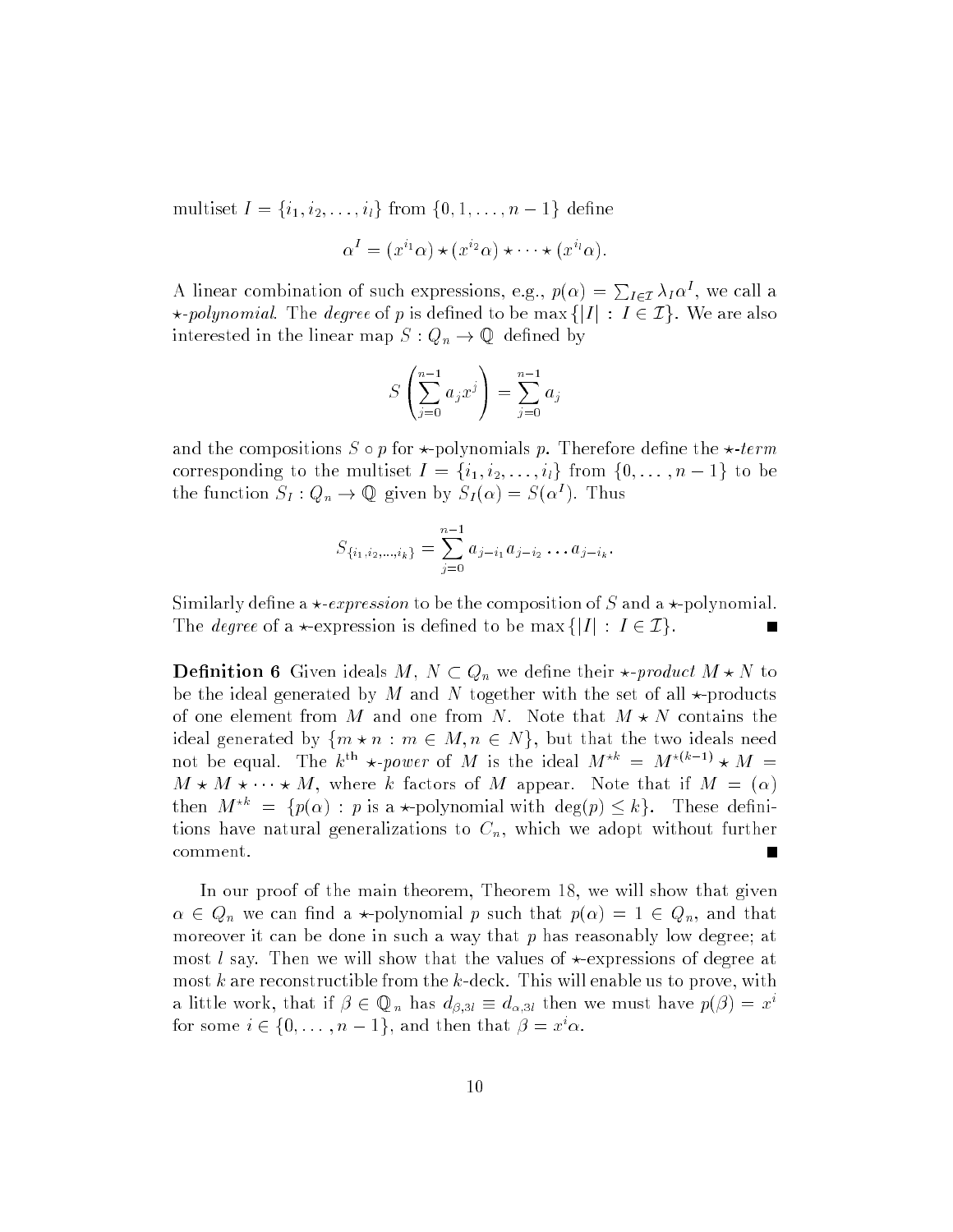#### $4 \rightarrow$ -expressions.

The main result we require concerning  $\star$ -expressions is simply the fact that if  $\alpha$  and  $\beta$  are elements of  $C_n$  with  $d_{\alpha,k} \equiv d_{\beta,k}$  then all  $\star$ -expressions of degree at most k take the same value at  $\alpha$  as at  $\beta$ .

**Lemma 5** Suppose k is an integer with  $k \geq 1$  and  $\alpha, \beta \in C_n$  have

$$
d_{\alpha,k}\equiv d_{\beta,k}.
$$

If

$$
f = \sum_{I \in \mathcal{I}} \lambda_I S_I
$$

is a  $\star$ -expression of degree at most k then  $f(\alpha) = f(\beta)$ .

**Proof.** It is clearly sufficient to prove the result when f is a  $\star$ -term;  $f = S_I$ with  $I = \{i_1, i_2, \ldots, i_l\}, l \leq k$ . Then we simply have

$$
f(\alpha) = \sum_{j=0}^{n-1} a_{j-i_1} a_{j-i_2} \dots a_{j-i_l}
$$
  
=  $d_{\alpha,l}(\{-i_1, -i_2, \dots, -i_l\})$   
=  $d_{\beta,l}(\{-i_1, -i_2, \dots, -i_l\})$   
=  $f(\beta)$ 

The next result allows us to identify, by means of  $\star$ -expressions, the elements  $x, i \in \{0, \ldots, n-1\}$ , or  $Q_n$ .

**Lemma 6** Suppose  $\alpha \in Q_n$  satisfies

$$
S_{\{0,0\}}(\alpha) = S_{\{0,0,0\}}(\alpha) = 1.
$$

Then for some  $i \in \{0, \ldots, n-1\}$  we have  $\alpha = x$ .

Proof. This is identical with Lemma 1.

**Lemma 7** Let p, q be  $\star$ -polynomials and f be a  $\star$ -expression. Then p  $\circ$  q is a  $\star$ -polynomial of degree at most  $\deg(p) \deg(q)$  and f  $\circ$  p is a  $\star$ -expression of degree at most  $\deg(f) \deg(p)$ .

 $\blacksquare$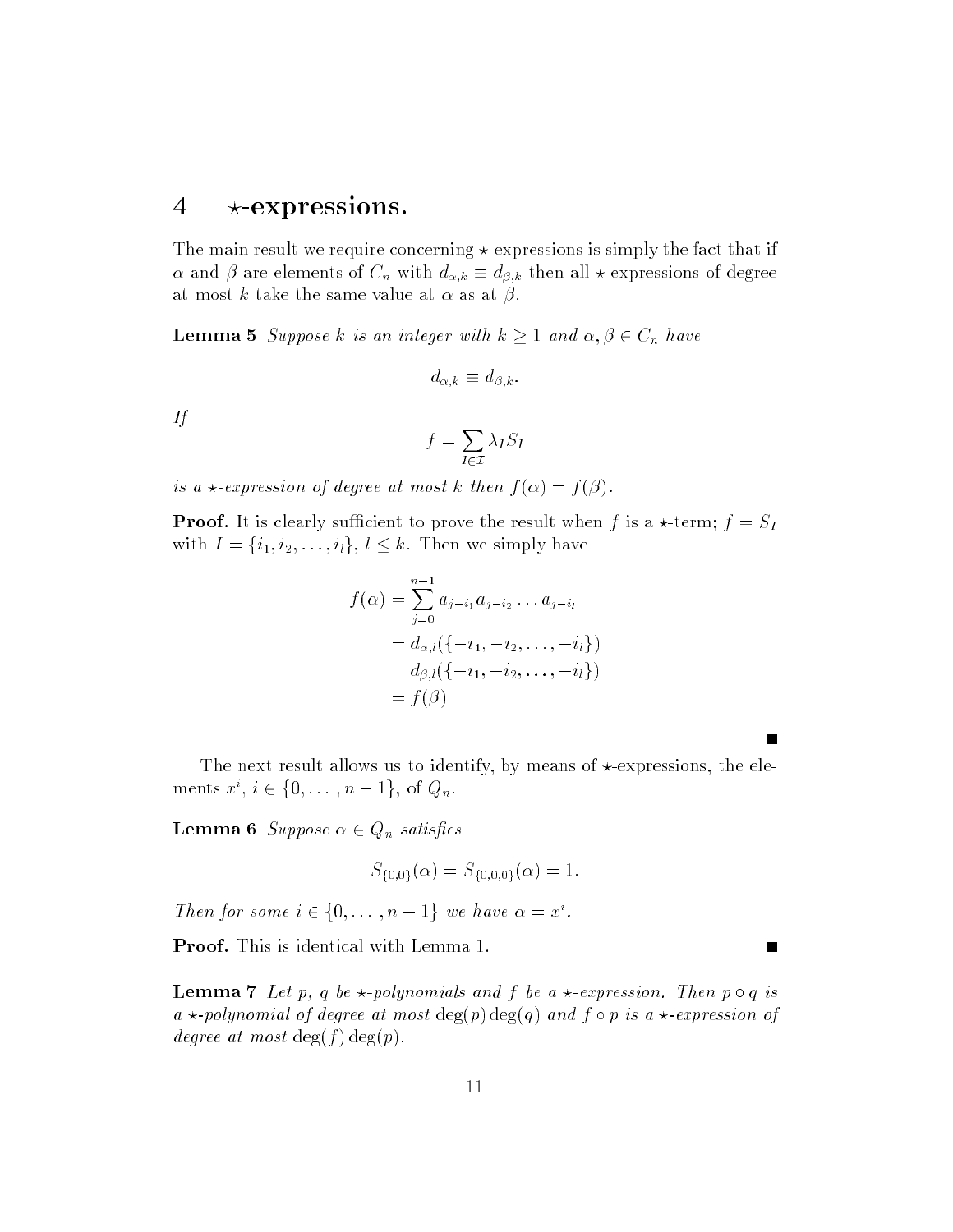Proof. Straightforward calculation.

The next two results are the key to our approach; they give, respectively, a simple combinatorial condition and a simple algebraic condition on  $\alpha \in Q_n$ which guarantee its reconstructibility,

**Proposition 8** Suppose that  $\alpha = \sum_{i=0}^{n-1} a_i x^j$  is an element of  $Q_n$  and that there exists a  $\star$ -polynomial p such that  $p(\alpha) = 1$ . If  $\deg(p) \leq k$  and  $\beta \in Q_n$ has  $a_{\beta,3k} = a_{\alpha,3k}$  then  $\rho = x \alpha$  for some  $i \in \{0,\ldots,n-1\}$ .

**Proof.** Let  $\iota = p(\beta)$ . Applying the  $\star$ -term  $S_{\{0,0,0\}}$  to p we get (by Lemma 7) a  $\star$ -expression  $f = S_{\{0,0,0\}}$  o p of degree at most 3k. By Lemma 5, we have  $S_{\{0,0,0\}}(t) = f(\beta) = f(\alpha) = S_{\{0,0,0\}}(1) = 1$ . Similarly we have  $S_{\{0,0\}}(t) = 1$ . Dy Lemma 6 it must be the case that  $\iota = x$  for some  $i \in \{0, \ldots, n-1\}$ . Now, for  $j = 0, \ldots, n-1$ , consider the function on  $Q_n$  given by  $\rho \mapsto (x_i, \rho)$ . This function is some  $\alpha$  at  $\alpha$  at  $\alpha$  (or expression  $g$  ) of degree at  $\alpha$  (or expression  $\alpha$  at  $\alpha$ at most  $k+1$ ). Hence, writing  $(b_j)_{j=0}^{\infty}$  for the coefficients of  $\beta,$ 

$$
b_{i+j} = \langle x^j x^i, \beta \rangle
$$
  
=  $\langle x^j \iota, \beta \rangle$   
=  $g_j(\beta)$   
=  $g_j(\alpha)$   
=  $\langle x^j 1, \alpha \rangle$   
=  $a_j$ .

III other words,  $\rho = x \alpha$ .

**Theorem 9** If  $\alpha \in Q_n$  generates the ideal  $J = (\alpha)$  and  $J^{*k} = Q_n$  then there are no  $(3k)$ -imposters for  $\alpha$ .

**Proof.** Since  $1 \in Q_n = J^{*k}$  there exists some  $\star$ -polynomial p of degree k such that  $p(\alpha) = 1$ . By Proposition 8 any  $\beta \in C_n$  with  $d_{\beta,3k} \equiv d_{\alpha,3k}$  must be of the form  $p = x \alpha$  for some  $i \in \{0, \ldots, n-1\}$ .

In the next section we will work on determining the minimal  $k$  for which the conditions of Theorem 9 hold, and we will deduce the main result in section 6.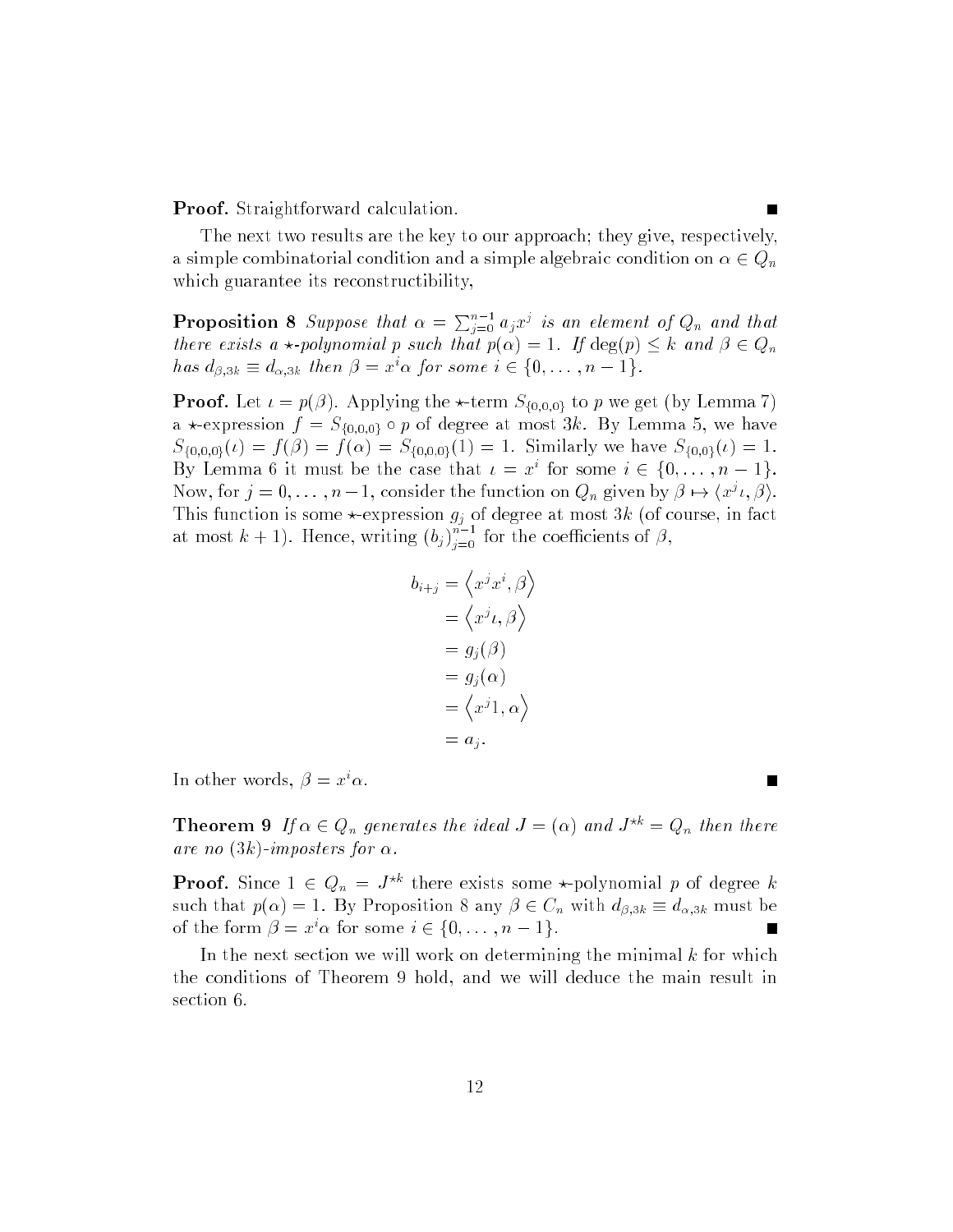#### 5 Algebraic Background

Recall that we are chiefly interested in the ring  $Q_n = \mathbb{Q}[x]/(x^n - 1)$  and that in order to understand its ideals better we will also consider the ring  $\mathbb{C}^n$ with pointwise multiplication. We have seen in Theorem 9 that any element  $\alpha \in Q_n$  which has the property that  $(\alpha) = Q_n$  is reconstructible from its 3k-deck; the faster the  $\star$ -powers of ( $\alpha$ ) grow, the easier it is to reconstruct  $\alpha$ . In this section we analyse the behaviour of  $\star$ -powers of arbitrary ideals of  $Q_n$ , using the Fourier transform as our chief tool.

First note that if  $\xi \in \mathbb{C}$  is an  $n^{\text{th}}$  root of unity then the evaluation map  $\alpha \mapsto \alpha(\xi)$  is well defined for  $\alpha \in C_n$ . Analogously we may talk about  $p \in \mathbb{C}[x]$ dividing  $\alpha \in \mathcal{C}_n$  provided  $p \mid x^* = 1$ . We write  $\zeta_n$  for e<sup>2114</sup>.

**Proposition 10** The map  $\mathcal{F}: C_n \to \mathbb{C}^n$  defined by

$$
\mathcal{F}(\alpha) = \left(\alpha(\zeta_n^j)\right)_{j=0}^{n-1}
$$

is a ring isomorphism with inverse

$$
\mathcal{F}^{-1}\left(\left(z_j\right)_{j=0}^{n-1}\right) = \sum_{j=0}^{n-1} \left(\frac{1}{n} \sum_{r \in \{0, \dots, n-1\}} z_r \zeta_n^{-rj}\right) x^j.
$$
 (1)

П

In order to make progress we will need to understand the ideals of  $C_n$  and  $\cup$  . The basic facts are recorded in the following definition and proposition.

Definition 7 Let

$$
Z_S = \left\{ (f_i)_{i=0}^{n-1} \in \mathbb{C}^n : f_i = 0 \,\forall i \in S \right\}
$$
  

$$
NZ_S = Z_{\mathbb{Z}_n \setminus S} = \left\{ (f_i)_{i=0}^{n-1} \in \mathbb{C}^n : f_i = 0 \,\forall i \notin S \right\}.
$$

**Proposition 11**  $C_n$  (and hence  $\mathbb{C}^n$ ) is a principal ideal domain.  $C_n$  has  $2^n$ ideals, indexed by subsets of the set  $\{\zeta_n : i = 0, \ldots, n-1\}$  of  $n^{**}$  roots of unity, the subset  $\mathbb{R}^n$  corresponds to the ideal  $\mathbb{R}^n$  $\sqrt{2}$  $\sim$  $j_{\in T}(x - \zeta_n)$ . Ine  $\sim$ taeals  $o \cup a$  are indexed by subsets  $o \cap \{0, \ldots, n-1\}$ . A subset  $\supset \cup \{0, \ldots, n-1\}$  $1$  corresponds to the ideal  $Z_S$  of those vectors whose  $j^{\mathrm{th}}$  coordinate is 0 for  $\sum_{i=1}^{n}$   $\sum_{i=1}^{n}$   $\sum_{i=1}^{n}$  for the integral maps the ideal  $\sum_{i=1}^{n}$  to the ideal  $\sum_{i=1}^{n}$   $\sum_{i=1}^{n}$   $\sum_{i=1}^{n}$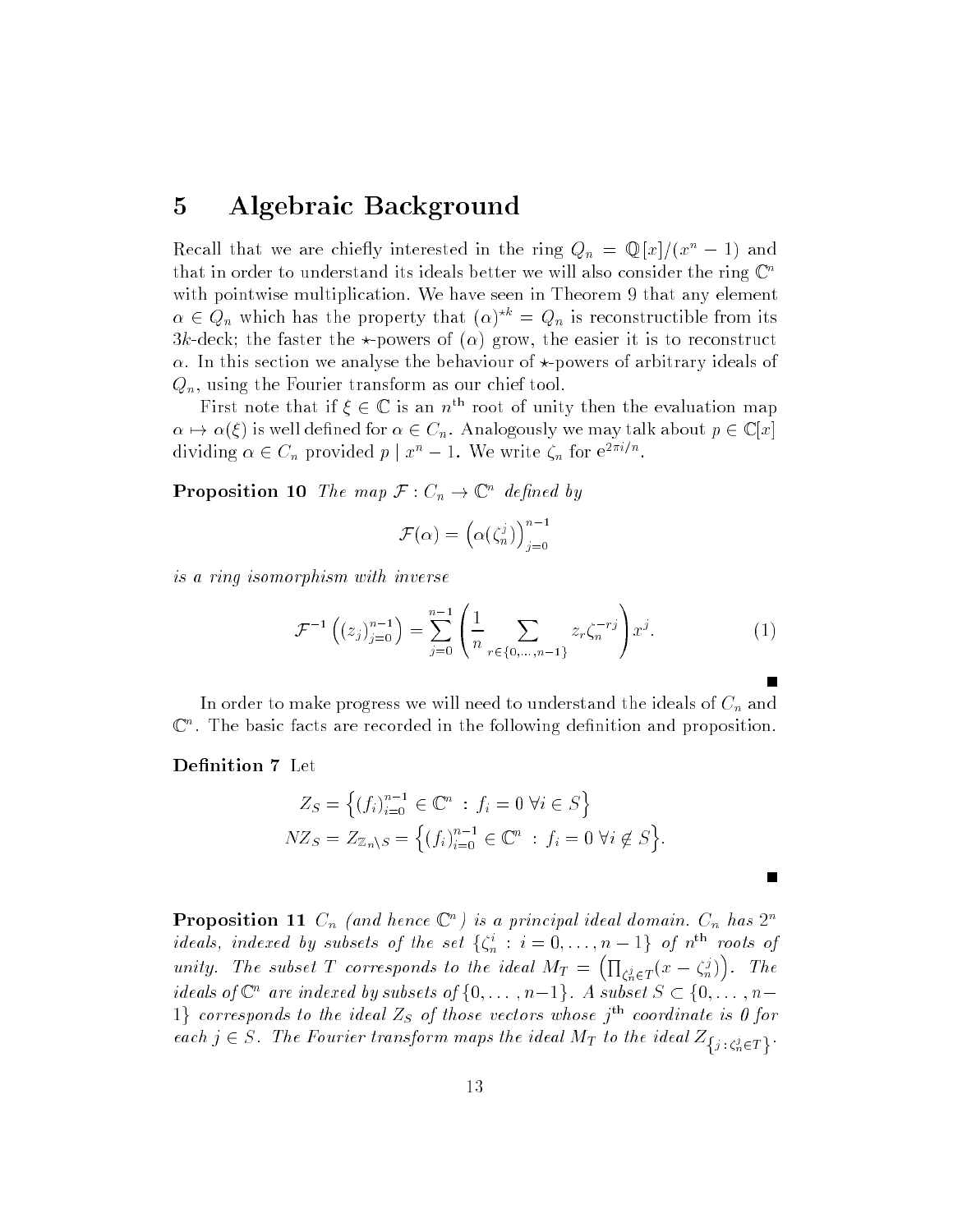**Proof.** The ideals of  $C_n = \mathbb{C}[x]/(x^n - 1)$  are in 1-1 correspondence with the ideals J of  $\mathbb{C}[x]$  with  $(x^n - 1) \subset J \subset \mathbb{C}[x]$ . Since  $\mathbb{C}[x]$  is a principal ideal domain these correspond to factors of  $x^n - 1$ . Since  $\mathbb{C}[x]$  is a unique factorization domain these are exactly all possible products of irreducible factors of  $x_1 = 1$ , viz., the polynomials  $x = \zeta_n$  for  $i \in \{0, \ldots, n-1\}$ . The description of the ideals of  $\mathbb C$  and the correspondence between  $M_T$  and  $Z\{j: \zeta_n^j \in T\}$  follows from noting that  $\mathcal{F}(p(x))(j) = 0$  in  $(x - \zeta_n^j) | p(x)$ .

The reason that reconstructing elements of  $Q_n$  is easier than reconstructing arbitrary elements of  $C_n$  is that the ideal structure of  $Q_n$  is more interesting than that of  $C_n$ ; Proposition 12 records the facts we require. We also need a little bit of notation.

**Definition 8** Let  $F = \mathbb{Q}[\zeta_n]$  be the splitting field of  $x^n - 1$  over  $\mathbb{Q}$ . Define

$$
\Phi_n(x) = \prod_{\zeta'}(x - \zeta')
$$

where the product is over the set of all primitive  $n<sup>th</sup>$  roots of unity in F. We write  $\Phi_D$ , where D is a subset of the divisors of n, for the product  $\prod_{d \in D} \Phi_d$ .

**Definition 9** If D is a subset of  $\{d : d \mid n\}$  we set

$$
S(D) = \{ j \in \mathbb{Z}_n : (n, j) = n/d \text{ for some } d \in D \}
$$

and

$$
S^{c}(D) = \mathbb{Z}_n \setminus S(D) = \{ j \in \mathbb{Z}_n : n/(n, j) \notin D \}.
$$

#### Proposition <sup>12</sup>

 $F \cdot \bullet$  and  $F \cdot \bullet$  is the polynomial  $\bullet$   $\bullet$  integer coefficients.  $\bullet$  if we discussed in  $\mathbb{Q}[x]$  and has degree  $\phi(n)$ , the Euler totient function counting the number of residues mod n that are coprime to n.

• The automorphisms of F over  $\mathbb{Q}$  are the maps  $\zeta_n \mapsto \zeta_n^s$  for  $j \in \{0, \ldots, n-1\}$ 1} with  $(j, n) = 1$ . The polynomial  $x^n - 1$  factorizes in  $\mathbb{Q}[x]$  as

$$
x^n - 1 = \prod_{d|n} \Phi_d(x).
$$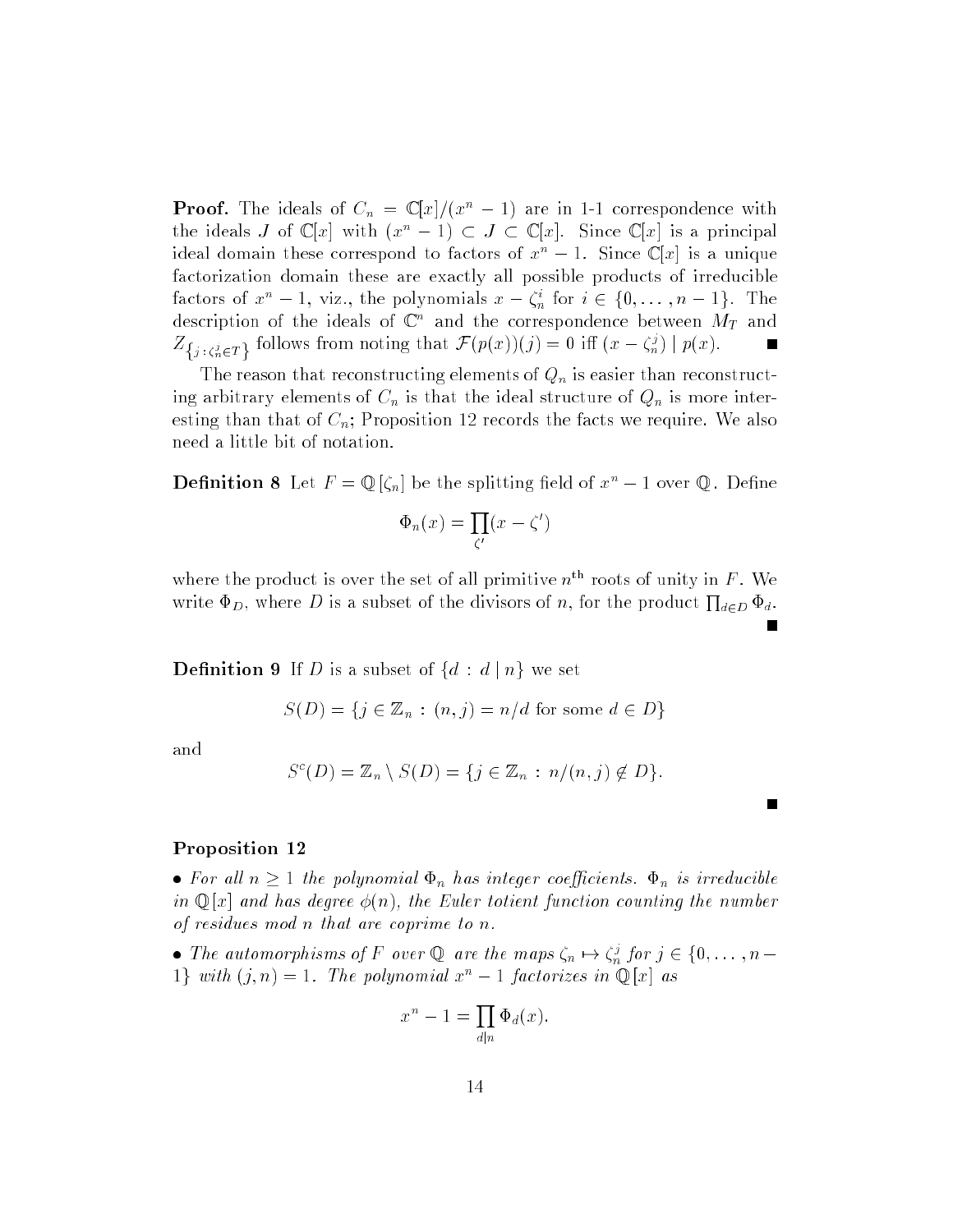$\bullet$  The zeros of  $\Psi_d$ , for a a aivisor of n are given by  $\Psi_d(\zeta_n^s) = 0$  iff  $(n, j) = n/a$ .

For any  $\Gamma$  is the characteristic function of  $\Gamma$  is in F( $\Gamma$ The Fourier transform of the ideal  $(\Phi_D) \subset Q_n$  is  $\mathcal{F}(Q_n) \cap Z_{S(D)}$ .

Proof. Most parts are standard facts; see e.g. Hungerford [8]. The last section maybe requires some remark. Note that the expressions appearing in the calculation of  $\mathcal{F}^{-1}(\chi_{S(D)})$  are clearly invariant under the automorphism group of F over  $\mathbb Q$ , and hence, since F is a Galois extension of  $\mathbb Q$ , are in  $\mathbb Q$ . For the second part, notice that we clearly have  $\mathcal{F}((\Phi_D)) \subset \mathcal{F}(Q_n) \cap Z_{S(D)}$ . To show the reverse inclusion consider  $f \in \mathcal{F}(Q_n)$   $\vert Z_{S(D)} \vert$  and let  $\alpha = \mathcal{F}^{-1}(f)$ . Clearly  $\alpha \in Q_n$ . Since  $f \in Z_{S(D)}$ , for each  $a \in D$  we have  $\alpha(\zeta_n)^{\dagger} = \alpha(\zeta_d) =$ 0; but the minimal polynomial of  $\zeta_d$  is  $\Phi_d$ , hence  $\Phi_d | \alpha$ . Thus  $\Phi_D | \alpha$  and  $\alpha \in (\Phi_D)$ .

To have our project succeed we must be able to bound the  $k$  for which  $I = Q_n$ , where I is an ideal of  $Q_n$ . (At least when such a k exists; we will see later that possible periodicity in I may restrict all the  $\star$ -powers of I to less than all of  $Q_n$ .) We will then be able to use Theorem 9 to obtain our main result. The next result describes the effect of the  $\star$ -product on the Fourier transforms of ideals.

**Lemma 13** Let I,  $J \subset Q_n$  be ideals with  $I = (\Phi_D)$  and  $J = (\Phi_E)$ . Then the Fourier transform of the  $\star$ -product of I and J is given by

$$
\mathcal{F}(I \star J) = \mathcal{F}(Q_n) \cap NZ_{S^c(D) \cup S^c(E) \cup (S^c(D) + S^c(E))}.
$$

**Proof.** First notice that  $\mathcal{F}^{-1}$  maps the pointwise product of elements of  $\mathbb{C}^n$ to the polynomial product of their images. Now  $\mathcal F$  is essentially the same as  $\mathcal{F}$  = - it simply uses evaluation at  $\zeta_n$ . Tather than  $\zeta_n$ . Thus let us define  $\star$  : U  $\times$  U  $\rightarrow$  U  $\times$  Dy

$$
(z_i)_{i=0}^{n-1} \star (w_i)_{i=0}^{n-1} = \left( n \sum_{j+k=i} z_j w_k \right)_{i=0}^{n-1}.
$$

A straightforward calculation shows that if  $\alpha, \beta \in C_n$  with  $\mathcal{F}(\alpha) = a$  and  $\mathcal{F}(\beta) = b$  then  $\mathcal{F}(\alpha \star \beta) = a \star b$ .

Now consider ideals I, J, as in the statement of the Lemma. Let  $S =$  $S^{+}(D) \cup S^{+}(E) \cup (S^{+}(D) + S^{+}(E))$ . By Proposition 12 we have  $\chi_{S^{c}(D)} \in \mathcal{F}(I)$ and  $\Lambda \beta$  [E]  $\sim$   $\bullet$  ( $\sigma$ ) and thus  $\Lambda \beta$  [D]  $\cap$   $\Lambda \beta$  [E]  $\sim$   $\bullet$  (+  $\land$   $\circ$  ). Now supp( $\Lambda \beta$  [D]  $\perp$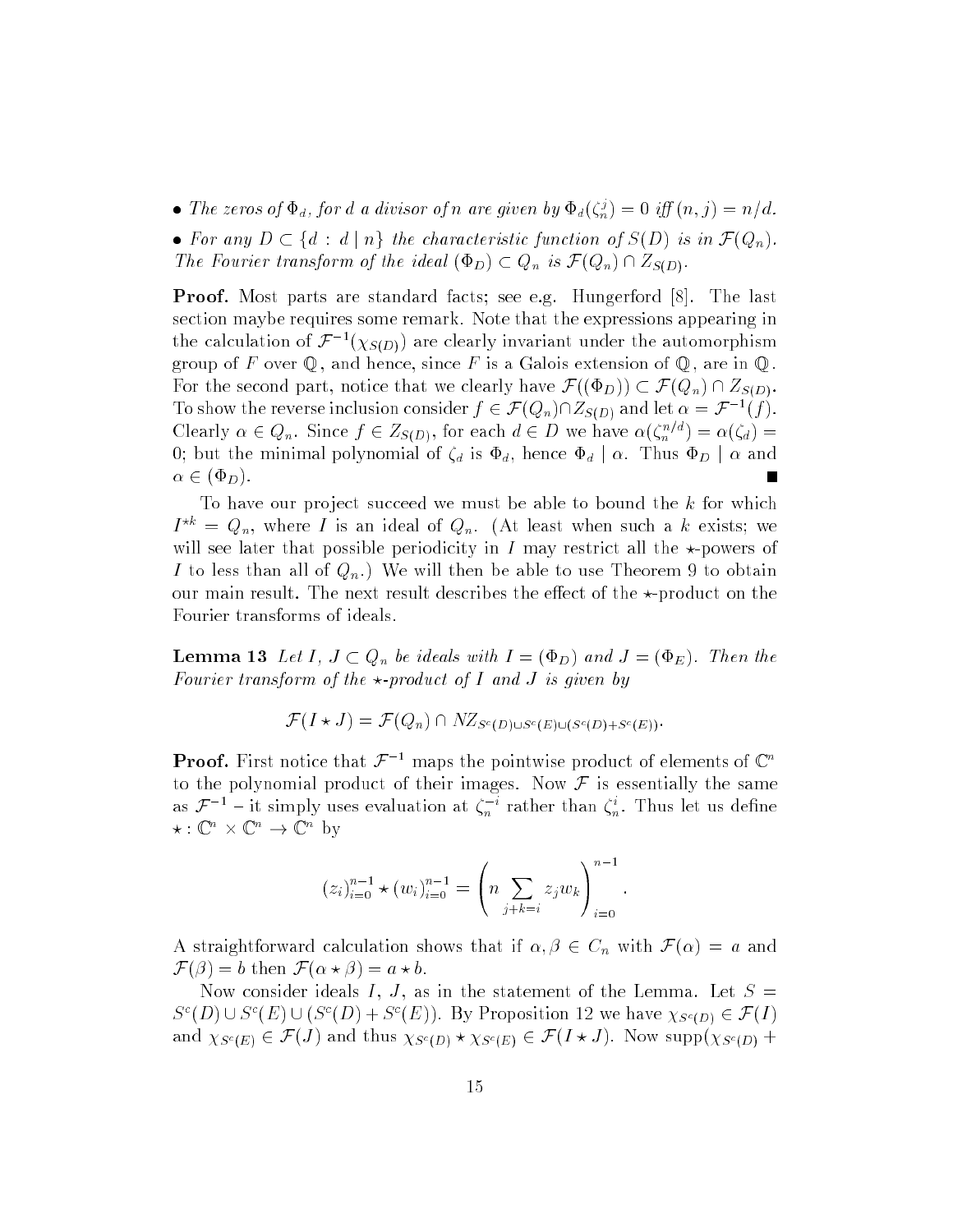$\Delta\vartheta^*(E) = \Delta\vartheta^*(E) - \Delta\vartheta^*(E)$  ) so so, since we have exhibited an element of  $\blacktriangledown$  (Fig. ). which is non-zero on all of S we have  $\mathcal{F}(I \star J) \supset \mathcal{F}(Q_n) \cap NZ_S$ .

To prove the reverse inclusion note that whenever  $i \notin S$  and  $a \in \mathcal{F}(I)$ ,  $b \in \mathcal{F}(J)$  every term of the sum  $\sum_{i+k=i} a_i b_k$  is zero, and thus  $(a * b)_i = 0$ . Moreover  $a_i = b_i = 0$ , so the  $i^{\text{th}}$  coordinate is zero for every element of  $\mathcal{F}(I \star J)$ . Thus  $\mathcal{F}(I \star J) \subset \mathcal{F}(Q_n) \cap NZ_S$ .

SHICE  $\mathcal{S}^{\dagger}(D)$  =  $r_{\overline{u}}$  $\overline{d}$  :  $r \in \mathbb{Z}_n, a \in \mathbb{Z}_n \setminus \mathcal{S}$ , we can get a handle on the canonical control on the canonical control on the canonical control on the canonical control on the case of  $\Lambda$ sets appearing in the statement of Lemma 13 provided we can understand the sets  $\mathbb{Z}_n$ ,  $\mathbb{Z}_n + \mathbb{Z}_n$ ,  $\mathbb{Z}_n + \mathbb{Z}_n + \mathbb{Z}_n$ ,.... The next lemma establishes the essential facts.

<sup>o</sup>

<sup>n</sup>

**Lemma 14** If n is odd then  $\mathbb{Z}_n^* \cup (\mathbb{Z}_n^* + \mathbb{Z}_n^*) = \mathbb{Z}_n$ . If n is even then  $\mathbb{Z}_n^* \cup$  $(\mathbb{Z}_n + \mathbb{Z}_n) \cup (\mathbb{Z}_n + \mathbb{Z}_n + \mathbb{Z}_n) = \mathbb{Z}_n.$ 

**Proof.** By the Chinese remainder theorem we know that if  $n = p_1^{\kappa_1} \dots p_r^{\kappa_r}$  is the prime factorization of n then  $\mathbb{Z}_n \cong \bigoplus_{i=1}^r \mathbb{Z}_{p_i^{k_i}}$ . In this representation  $\mathbb{Z}_n^*$  is the subset of elements for which the  $i^{\ldots}$  coordinate belongs to  $\mathbb{Z}_{p^i}$  for every  $i$ . To prove the lemma for odd values if n it sumces to note that  $\mathbb{Z}_{p^i} + \mathbb{Z}_{p^i} = \mathbb{Z}_{p^i}$ for all odd prime powers  $p$  . This is straightforward. For even values of  $n$ we are limited by the fact that  $\mathbb{Z}_{2^k} + \mathbb{Z}_{2^k} = 2\mathbb{Z}_{2^k}$ . Thus if  $i = p$  (mod  $2p$ ), where p is an odd prime dividing n, then  $i \notin \mathbb{Z}_n \cup (\mathbb{Z}_n + \mathbb{Z}_n)$ . However it is easy to check that these are the only missing values. Since these are all odd residues we have that  $i \notin \mathbb{Z}_n \cup (\mathbb{Z}_n + \mathbb{Z}_n)$  implies  $i - 1 \in \mathbb{Z}_n \cup (\mathbb{Z}_n + \mathbb{Z}_n)$ .  $\blacksquare$ Hence, since  $1 \in \mathbb{Z}_n$ , we have  $\mathbb{Z}_n \cup (\mathbb{Z}_n + \mathbb{Z}_n) \cup (\mathbb{Z}_n + \mathbb{Z}_n + \mathbb{Z}_n) = \mathbb{Z}_n$ .

One issue we have not touched on so far is that of periodicity. It clearly affects our approach since if  $\alpha$  is a periodic element of  $Q_n$  then all  $\star$ -powers of  $(\alpha)$  are also periodic; in particular no  $\star$ -power of  $(\alpha)$  contains 1. To make our discussion easier let us give names to the fundamental periodic elements of  $Q_n$ : let  $\pi_{n,d} = (1 + x^2 + x^2 + \cdots + x^d)$  where a is a divisor of n. Clearly  $\alpha = x \alpha$  in  $\pi_{n,d} \mid \alpha$ . Note that since  $x^{\alpha} - 1 = (x^{\alpha} - 1)\pi_{n,d}$  we have  $e : e \mid n$  and  $e \mid d$ 

**Definition 10** We say that  $\alpha \in Q_n$  is *periodic* if  $\alpha = x^d \alpha$  for some divisor d of n with  $d \neq n$ . We say that an ideal  $I \subset Q_n$  is *periodic* if there exists some  $a \neq n$ ,  $a + n$  such that  $\alpha = x \alpha$  for all  $\alpha \in I$ .

**Lemma 15** The ideal  $I = (\alpha)$  is periodic iff  $\alpha$  is periodic.  $\Phi_D$  (and hence  $(\Phi_D)$ ) is periodic iff D contains some top face of the lattice of divisors of n.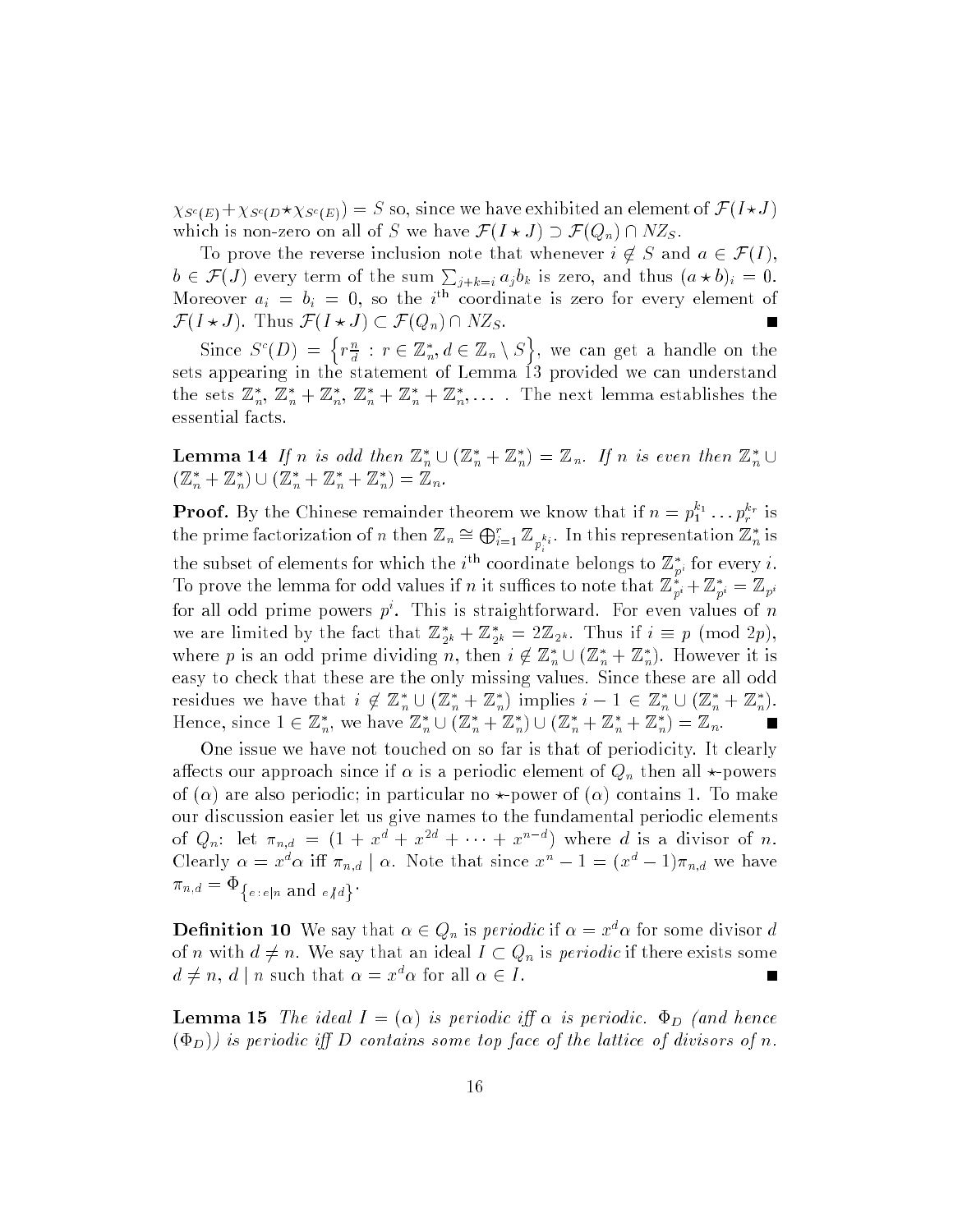In other words  $\Phi_D$  is periodic iff there exists some prime p dividing n such that  $\{p \mid e : e \mid n/p \} \subset D$  where  $p$  is the highest power of p arviaing n.

**Proof.** For the first part note that I being periodic implies that every element of I is periodic, in particular  $\alpha$  is periodic. Conversely, if  $\alpha = x^{\alpha} \alpha$  then  $\pi_{n,d} \mid \alpha$  and hence  $\pi_{n,d} \mid \beta$  for all  $\beta \in I$ .

Suppose now that  $\Phi_D$  is periodic with period d; then it is also periodic with period e for any  $d | e | n$ . In particular it is periodic with period  $n/p$ for some prime p dividing n. So  $\pi_{n,n/p}$   $\phi_D$ , hence  $\{d \mid n : d \nmid n/p\} \subset D$ . This set is the top face of the divisor lattice of  $n$  in the  $p$  direction.

**Theorem 16** If  $\alpha \in Q_n$  and n has m distinct prime factors then either  $\alpha$  is periodic or  $(\alpha)$  =  $\forall$ <sub>n</sub>.

**Proof.** Suppose  $\alpha$  is not periodic. Then, by Lemma 15, we have  $(\alpha) = (\Phi_D)$ for some  $D \subset \{d : d \mid n\}$  such that for all primes  $p \mid n$  there is some divisor f of n with  $f \notin D$  and  $p \notin n$  f . Note that  $n/f \in \mathcal{D}(D)$ . This implies that we can find a subset  $S$  of  $S^*(D)$  which has at most m elements and has greatest common divisor  $1 - \text{simply take one "missing" element from}$ each top face. Now, by the gcd condition, we can form any element of  $\mathbb{Z}_n$ by taking a imear combination of the elements of S with coefficients in  $\mathbb{Z}_n$ . Let  $i \in \mathbb{Z}_n$  be written as  $i = \sum_{s \in S'} c_s s$ , where the  $c_s$  lie in  $\mathbb{Z}_n$ . We can write each  $c_s$  in turn as the sum of at most three terms from  $\mathbb{Z}_n$  (by Lemma 14). Hence, since  $\mathbb{Z}_n \cup (\mathbb{Z}_n + \mathbb{Z}_n) \cup (\mathbb{Z}_n + \mathbb{Z}_n + \mathbb{Z}_n) = \mathbb{Z}_n$  we can form any element of  $Z_n$  by summing at most *3m* terms, each of the form rs where  $r \in \mathbb{Z}_n$  and  $s \in S$ . Since  $S_c(D)$  is closed under multiplication by elements of  $\mathbb{Z}_n$  this means that every element of  $Z_n$  can be written as a sum of at most 3m terms from  $S(U)$ . Hence, by Lemma 13,  $(\alpha)^{n-m} = Q_n$ .

#### 6 The main result.

In this section we tie together the strands from Sections 3, 4, and 5 to prove our main results.

**Proposition 17** If  $\alpha \in Q_n$  is not periodic and n has m distinct prime factors then there are no 9m-imposters for  $\alpha$ .

**Proof.** By Theorem 16 we know that  $(\alpha)^{*3m} = Q_n$ . Then Proposition 8 tells us that there are no  $(9m)$ -imposters for  $\alpha$ .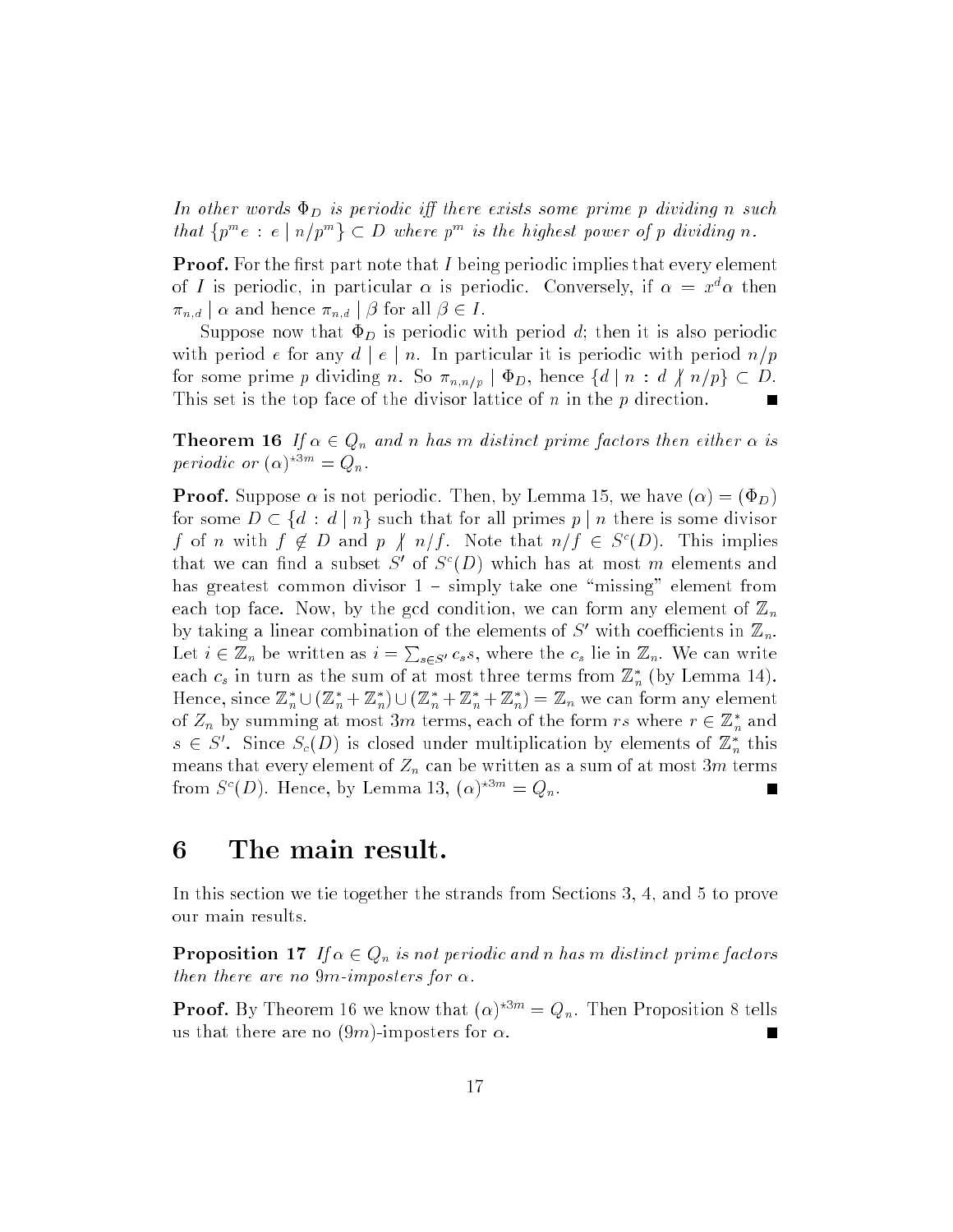**Theorem 18** No element of  $Q_n$ , and hence in particular no two subset of  $\mathbb{Z}_n$ , has a 9m-imposter, where m is the number of distinct prime factors of  $n$ .

**Proof.** Proposition 17 deals effectively with the non-periodic elements of  $Q_n$ . We can detect periodicity of  $\alpha \in Q_n$  (and indeed the minimal period) from its 2-deck; note that  $|S_{\{0,d\}}(\alpha)| \leq S_{\{0,0\}}(\alpha)$ , by Cauchy-Schwartz, with equality iff  $\alpha = x^{\alpha} \alpha$ . Moreover, if  $\alpha$  is periodic with period d we can construct the k-deck of  $\alpha$  considered as an element of  $Q_d$  from its k-deck in  $Q_n$ . Thus if  $\alpha, \beta \in Q_n$  are two periodic elements with the same minimal period d and  $a_{\alpha,9m}=a_{\beta,9m}$  then the induced elements  $\alpha\ ,\beta\ \in Q_d$  have  $a_{\alpha',9m}=a_{\beta',9m},$  and moreover  $\alpha$  and  $\beta$  are non-periodic. Thus, for some  $i \in \{0,1,\ldots,d-1\},$  $\beta' = x^i \alpha'$ . This implies that  $\beta = x^i \alpha$  for all  $i \equiv i' \pmod{d}$ . Thus the theorem is proved.

Corollary 19 For all n we have

$$
r_{\mathbb{Q}}(\mathbb{Z}_n) \le (9 + o(1)) \ln n / \ln \ln n
$$

and for almost all n

$$
r_{\mathbb{Q}}(\mathbb{Z}_n) \le (9 + o(1)) \ln \ln n.
$$

**Proof.** It is known that  $\alpha(n) \leq (1 + o(1)) \ln n / \ln \ln n$ , and that for almost all n we have  $\alpha(n) \leq (1 + o(1)) \ln \ln n$ ; see for instance Hardy and Wright [7],  $§22.12$  and Theorem 436 respectively.

### 7 Final Remarks

The problems considered to this point have natural analogues for other finite Abelian groups. We make the natural definitions concerning decks and reconstructing. We write  $r(G)$  for the *reconstruction number* of G; the smallest k such that every subset of G is reconstructible from its  $k$ -deck.

The most natural abelian group to consider after  $\mathbb{Z}_n$  is the cube  $\mathbb{Z}_2^{\times}$ . It is a straightforward consequence of Alon, Caro, Krasikov, and Roditty's [1] Corollary 2.5 that  $r(\mathbb{Z}_n^{\times}) \leq \log_2(2^{n}) = n$ . Our techniques, in particular our use of pointwise multiplication and the Fourier transform, do not seem to produce a better result. If we let I be the ideal in  $\mathbb{Q} \mathbb{Z}_2^2$  consisting of the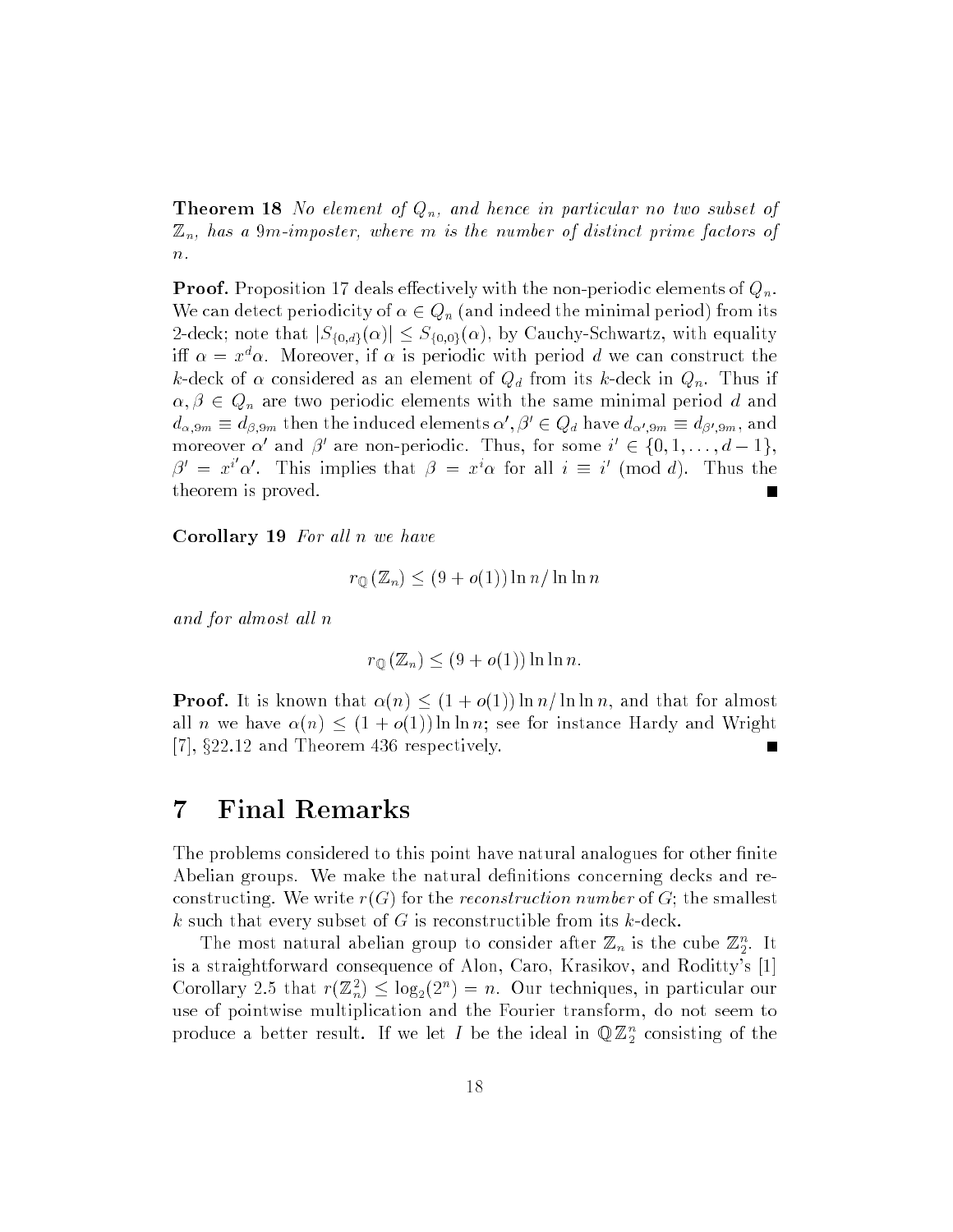inverse Fourier transforms of elements of  $\mathbb{Q}^{\mathbb{Z}_2}$  supported on the singleton sets  $\{\{i\} : i = 1, 2, \ldots, n\}$  then *I* is not a periodic ideal, and yet no earlier  $\star$ -power of 1 than the n<sup>on</sup> is the whole group ring  $\mathcal{Q} \mathbb{Z}_2^{\times}$ .

The above remark lends some support to the following conjecture.

 $\bf{Conjecture\ 3}\ \ r(\mathbb{Z}_2^n)=r_{\mathbb{Q}}\left( Z_{2}^{n}\right) =n\rm{.}$ 

For other Abelian groups it seems likely that a similar bound holds; we suspect that if  $n_1, \ldots, n_k$  are prime powers then

$$
r(\mathbb{Z}_{n_1}\times\cdots\times\mathbb{Z}_{n_k})\leq ck,
$$

for some absolute constant c.

When we come to consider non-Abelian groups it seems that our methods must change somewhat. It is possible however, for an arbitrary finite group G, to prove that  $r(G) \leq cL(\mathbb{Q} G)$ , where c is a constant and  $L(\mathbb{Q} G)$  is the length of the longest increasing chain of ideals in  $\mathbb{Q} G$  (see [12]).

Finally we make what seems to be an exceptionally natural conjecture.

**Conjecture 4** For all finite groups  $G$  and  $H$ 

$$
r(G \times H) \le r(G)r(H).
$$

#### References

- [1] N. Alon, Y. Caro, I. Krasikov and Y. Roditty, Combinatorial reconstruction problems, J. Comb. Theory, Ser. B  $47$  (1989), 153-161
- [2] J.A. Bondy, A graph reconstructor's manual, in Surveys in Combinatorics, 1991, ed. A.D. Keedwell, LMS Lecture Note Series 166, 221-252
- [3] J.A. Bondy and R.L. Hemminger, Graph reconstruction  $-$  a survey, J. Graph Theory 1 (1977), 227-268
- [4] P.J. Cameron, Stories from the age of reconstruction, Festschrift for C. St. J. A. Nash-Williams, *Congr. Numer*. **113** (1996), 31-41
- [5] C.J. Colbourn and J.H. Dinitz (eds.), The CRC Handbook of Combinatorial Designs, CRC Press, Boca Raton, 1996, xviii + 753pp.